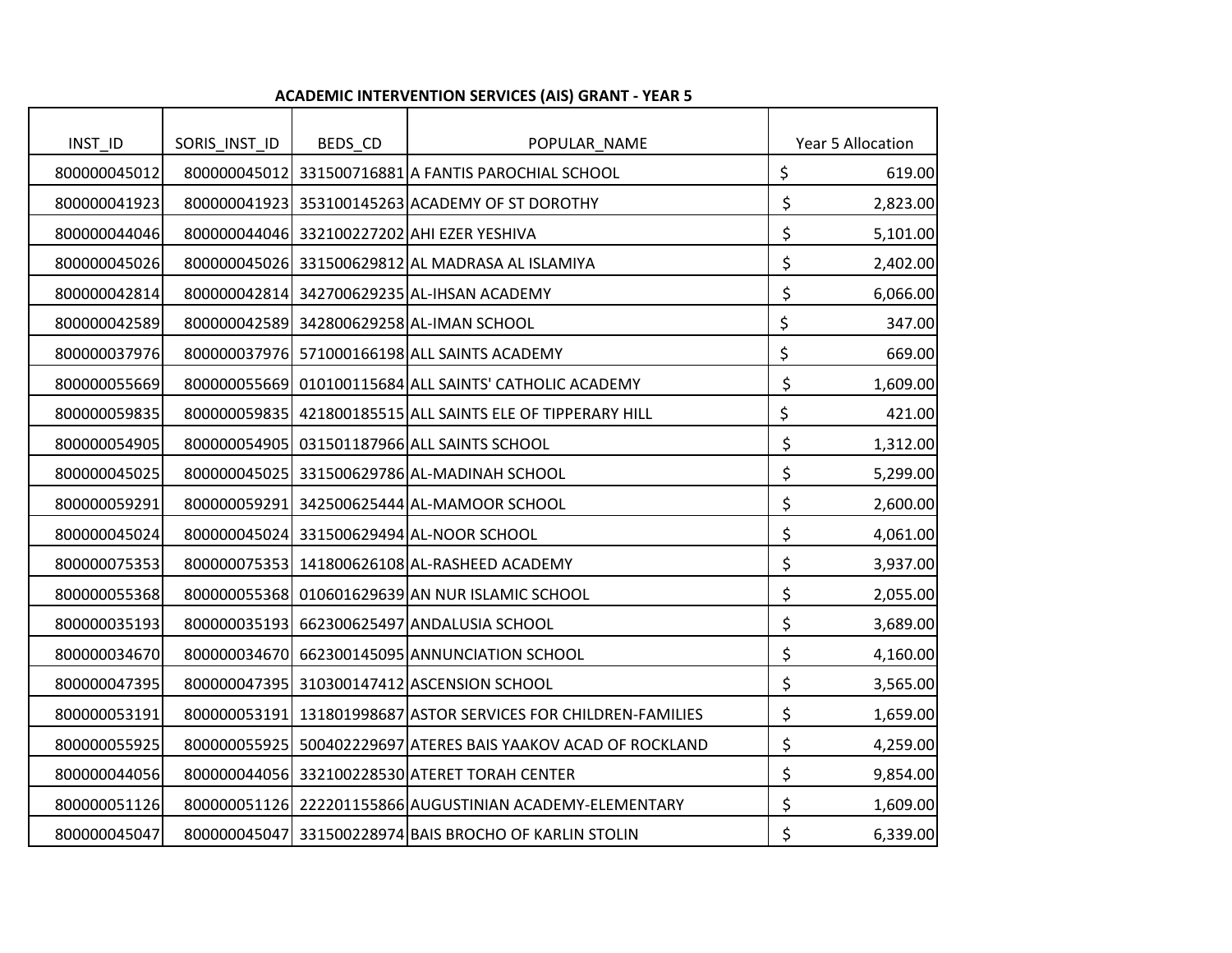| INST_ID      | SORIS_INST_ID | BEDS_CD                                 | POPULAR_NAME                                               | Year 5 Allocation |
|--------------|---------------|-----------------------------------------|------------------------------------------------------------|-------------------|
| 800000044273 |               |                                         | 800000044273 332000228908 BAIS ESTHER SCHOOL               | \$<br>5,051.00    |
| 800000044253 |               |                                         | 800000044253 332000229076 BAIS FRIMA CHINUCH CENTER        | \$<br>2,748.00    |
| 800000044310 |               |                                         | 800000044310 332000207910 BAIS ROCHEL SCHOOL OF BORO PARK  | \$<br>28,598.00   |
| 800000060028 |               |                                         | 800000060028 331300227040 BAIS RUCHEL D'SATMAR BR1         | \$<br>54,249.00   |
| 800000060030 |               |                                         | 800000060030 331400227041 BAIS RUCHEL D'SATMAR BR3         | \$<br>46,598.00   |
| 800000084406 |               | 800000084406 332000226183 BAIS SHIFRA   |                                                            | \$<br>1,585.00    |
| 800000044285 |               | 800000044285 332000228436 BAIS TZIPORAH |                                                            | \$<br>10,523.00   |
| 800000044050 |               |                                         | 800000044050 332100227824 BAIS YAAKOV ACADEMY              | \$<br>5,819.00    |
| 800000087003 |               |                                         | 800000087003 342700226221 BAIS YAAKOV ATERES MIRIAM        | \$<br>297.00      |
| 800000039020 |               |                                         | 800000039020 500402229084 BAIS YAAKOV CHOFETZ CHAIM-POMONA | \$<br>3,764.00    |
| 800000044289 |               |                                         | 800000044289 332000228651 BAIS YAAKOV D'CHASSIDEI GUR      | \$<br>11,291.00   |
| 800000043817 |               |                                         | 800000043817 331500229003 BAIS YAAKOV FAIGEH SCHONBERGER   | \$<br>3,392.00    |
| 800000044276 |               |                                         | 800000044276 332000228679 BAIS YAAKOV OF 18TH AVE          | \$<br>5,125.00    |
| 800000044315 |               |                                         | 800000044315 332000227520 BAIS YITZCHAK SCHOOL             | \$<br>6,859.00    |
| 800000052100 |               |                                         | 800000052100 141800137227 BAKER VICTORY SERVICES           | \$<br>297.00      |
| 800000039021 |               | 800000039021 500402229085 BAS MIKROH    |                                                            | \$<br>11,711.00   |
| 800000044556 |               |                                         | 800000044556 331800809307 BATTALION CHRISTIAN ACADEMY      | \$<br>743.00      |
| 800000044039 |               |                                         | 800000044039 332100229099 BET YAAKOV ATERET TORAH          | \$<br>5,373.00    |
| 800000044027 |               |                                         | 800000044027 332100229599 BET YAAKOV OHR SARAH             | \$<br>5,299.00    |
| 800000048457 |               |                                         | 800000048457 310100227822 BETH JACOB ELEMENTARY SCHOOL     | \$<br>3,788.00    |
| 800000044318 |               |                                         | 800000044318 332000226486 BETH JACOB OF BORO PARK          | \$<br>25,082.00   |
| 800000044319 |               |                                         | 800000044319 332000226893 BETH JACOB SCHOOL FOR GIRLS      | \$<br>3,689.00    |
| 800000034223 |               |                                         | 800000034223 331700226524 BETH RIVKAH SCHOOL               | \$<br>17,951.00   |
| 800000039038 |               |                                         | 800000039038 500402226680 BETH ROCHEL SCHOOL-GIRLS         | \$<br>1,956.00    |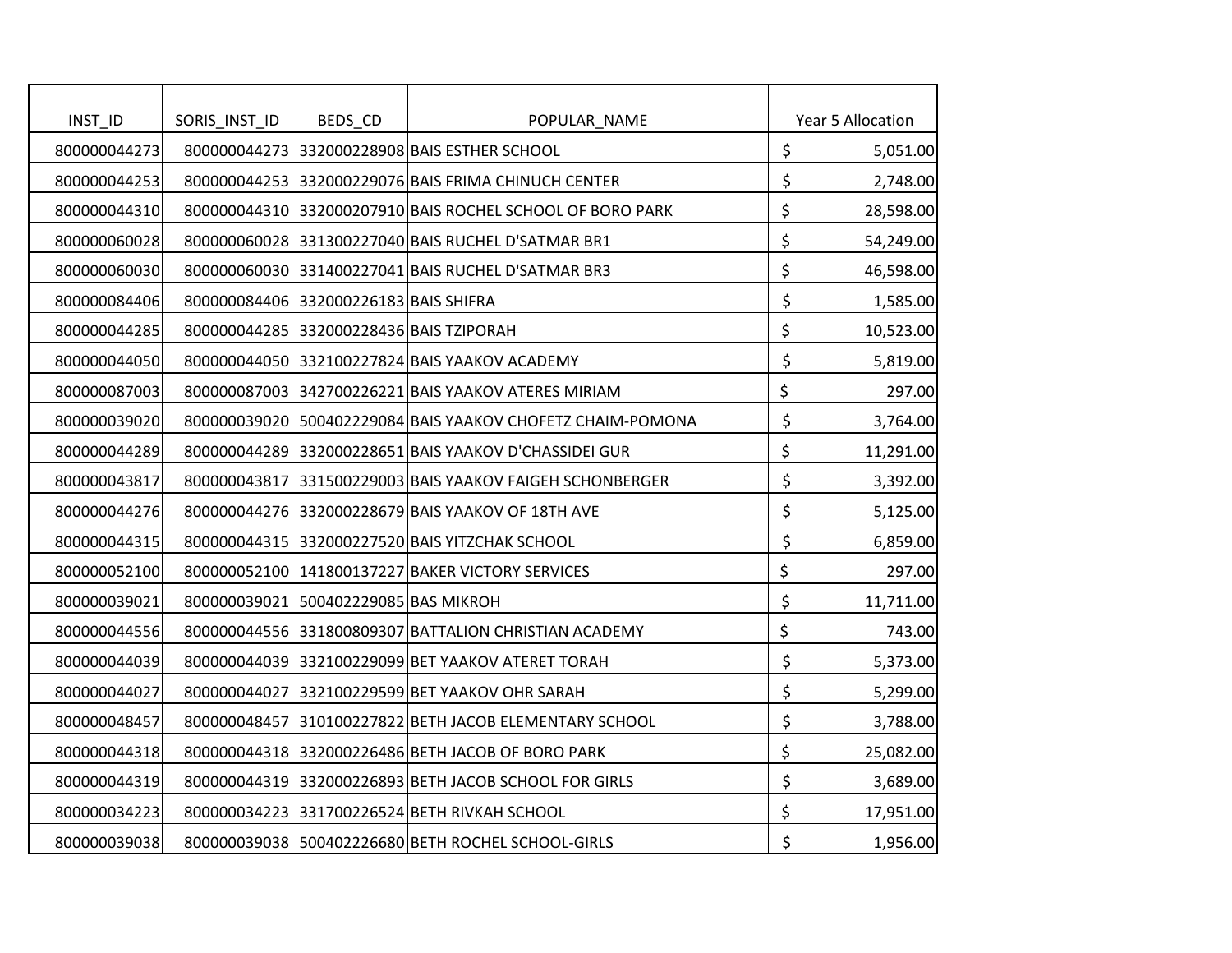| INST_ID      | SORIS_INST_ID | BEDS_CD | POPULAR_NAME                                                   | Year 5 Allocation |
|--------------|---------------|---------|----------------------------------------------------------------|-------------------|
| 800000042385 |               |         | 800000042385 342900809188 BETHEL CHRISTIAN LEARNING CENTER     |                   |
| 800000045430 |               |         | 800000045430 331300435839 BETHEL ELEMENTARY SCHOOL             | \$<br>867.00      |
| 800000048732 |               |         | 800000048732 280522437809 BETHESDA SDA SCHOOL                  | \$<br>495.00      |
| 800000043812 |               |         | 800000043812 332100229485 BIG APPLE INSTITUTE INC              | \$<br>1,931.00    |
| 800000040234 |               |         | 800000040234 441600145069 BISHOP DUNN MEMORIAL SCHOOL          | \$<br>3,194.00    |
| 800000041072 |               |         | 800000041072 420401189442 BISHOP GRIMES JUNIOR-SENIOR HIGH SCH | \$<br>3,095.00    |
| 800000041125 |               |         | 800000041125 420101189405 BISHOP LUDDEN JUNIOR-SENIOR HIGH SCH | \$<br>2,129.00    |
| 800000044453 |               |         | 800000044453 331900126022 BLESSED SACRAMENT CATHOLIC ACADEMY   | \$<br>1,981.00    |
| 800000055642 |               |         | 800000055642 010100115665 BLESSED SACRAMENT SCHOOL             | \$<br>1,857.00    |
| 800000047385 |               |         | 800000047385 310300145234 BLESSED SACRAMENT SCHOOL             | \$<br>2,872.00    |
| 800000041919 |               |         | 800000041919 353100145235 BLESSED SACRAMENT SCHOOL             | \$<br>6,958.00    |
| 800000040776 |               |         | 800000040776 421800185466 BLESSED SACRAMENT SCHOOL             | \$<br>2,228.00    |
| 800000042829 |               |         | 800000042829 342700228636 BNOS BAIS YAAKOV OF FAR ROCKAWAY     | \$<br>3,045.00    |
| 800000038993 |               |         | 800000039000 500402229565 BNOS ESTHER PUPA                     | \$<br>4,457.00    |
| 800000044047 |               |         | 800000044047 332100227245 BNOS ISRAEL OF EAST FLATBUSH         | \$<br>1,857.00    |
| 800000043004 |               |         | 800000043004 342800225513 BNOS MALKA ACADEMY                   | \$<br>7,552.00    |
| 800000044792 |               |         | 800000044792 331700229779 BNOS MENACHEM, INC                   | \$<br>718.00      |
| 800000059932 |               |         | 800000059932 331400225735 BNOS SPINKA BOYS SCH                 | \$<br>5,942.00    |
| 800000057622 |               |         | 800000057622 331400229999 BNOS SQUARE OF WILLIAMSBURG          | \$<br>2,872.00    |
| 800000044250 |               |         | 800000045264 332000229010 BNOS YAKOV OF BORO PARK              | \$<br>8,245.00    |
| 800000045241 |               |         | 800000045264 331400226899 BNOS YAKOV SCHOOL FOR GIRLS          | \$<br>8,716.00    |
| 800000044288 |               |         | 800000044288 332000228527 BNOS YERUSHALAYIM                    | \$<br>22,532.00   |
| 800000044298 |               |         | 800000044298 332000227819 BNOS ZION OF BOBOV                   | \$<br>32,436.00   |
| 800000034150 |               |         | 800000034150 332000226900 BOBOVER YESHIVA BNEI ZION-15TH AVE   | \$<br>36,125.00   |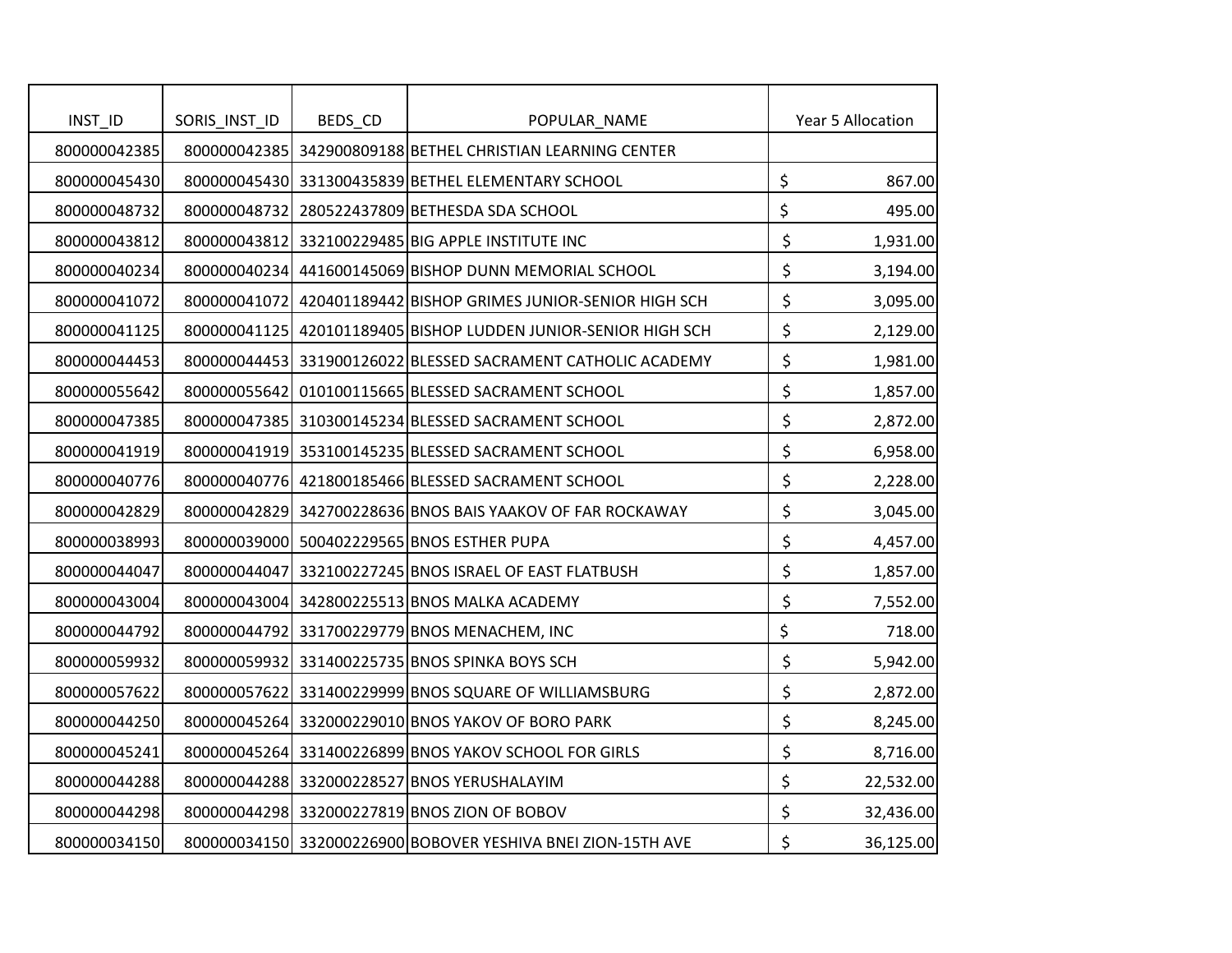| INST_ID      | SORIS_INST_ID | BEDS_CD                                | POPULAR_NAME                                                   |                                | Year 5 Allocation |
|--------------|---------------|----------------------------------------|----------------------------------------------------------------|--------------------------------|-------------------|
| 800000049487 | 800000049487  |                                        | 280215217122 BRANDEIS SCHOOL (THE)                             | \$                             | 2,253.00          |
| 800000046573 |               |                                        | 800000046573 320700449657 BRONX-MANHATTAN SDA SCHOOL           | \$                             | 3,640.00          |
| 800000043980 |               |                                        | 800000043980 332100999764 BROOKLYN AMITY SCHOOL                | \$                             | 1,510.00          |
| 800000057336 |               |                                        | 800000057336 331700129970 BROOKLYN JESUIT PREP                 | \$                             | 2,922.00          |
| 800000044196 |               |                                        | 800000044196 332000445840 BROOKLYN SDA ELEMENTARY SCHOOL       | \$                             | 1,783.00          |
| 800000034617 |               |                                        | 800000034617 662300516461 CAROL AND FRANK BIONDI EDUCATIONAL   | \$                             | 124.00            |
| 800000040769 |               |                                        | 800000040769 421800185572 CATHEDRAL ACADEMY AT POMPEI          | \$                             | 1,560.00          |
| 800000066151 |               |                                        | 800000066151 400800135992 CATHOLIC ACADEMY OF NIAGARA FALLS    | \$                             | 2,501.00          |
| 800000052599 |               |                                        | 800000052599 140600139125 CATHOLIC ACADEMY WEST BUFFALO        | \$                             | 3,367.00          |
| 800000039571 |               |                                        | 800000039571 490601115672 CATHOLIC CENTRAL HIGH SCHOOL         | \$                             | 1,213.00          |
| 800000064953 |               |                                        | 800000064953 342600225967 CHABAD ACADEMY OF ARTS AND SCIENCES  | \$                             | 371.00            |
| 800000035631 |               |                                        | 800000035631 660303315778 CHAPEL SCHOOL (THE)                  | \$                             | 2,575.00          |
| 800000044228 |               | 800000044228 332000229460 CHEDER (THE) |                                                                | \$                             | 2,129.00          |
| 800000056144 |               |                                        | 800000056144 500402229918 CHEDER CHABAD OF MONSEY              | $\boldsymbol{\dot{\varsigma}}$ | 11,588.00         |
| 800000036233 |               |                                        | 800000036233 620600997425 CHILDRENS HOME KINGSTON GROVE ST ACA | \$                             | 124.00            |
| 800000054976 |               |                                        | 800000054976 030701998858 CHILDREN'S HOME OF WYOMING CONFER    | \$                             | 644.00            |
| 800000053063 |               |                                        | 800000053063 140201136433 CHRIST THE KING SCHOOL               | \$                             | 1,585.00          |
| 800000046335 |               |                                        | 800000046335 320900145251 CHRIST THE KING SCHOOL               | \$                             | 4,135.00          |
| 800000041051 |               |                                        | 800000041051 420411185475 CHRISTIAN BROTHERS ACADEMY           | \$                             | 1,213.00          |
| 800000053017 |               |                                        | 800000053017 140203806578 CHRISTIAN CENTRAL ACADEMY            | \$                             | 272.00            |
| 800000062871 |               |                                        | 800000062871 321100805715 CITY OF FAITH CHRISTIAN SCHOOL       | \$                             | 545.00            |
| 800000045431 |               |                                        | 800000045431 331300629734 CLARA MUHAMMAD SCHOOL OF MASJID KHAL |                                |                   |
| 800000044041 |               |                                        | 800000044041 332100229120 CONG OHR SHRAGA D'VERETZKY           | \$                             | 7,428.00          |
| 800000088049 |               |                                        | 800000088049 331400226240 CONG YESHUOS MOSHE OF WILLIAMSBURG   | \$                             | 2,204.00          |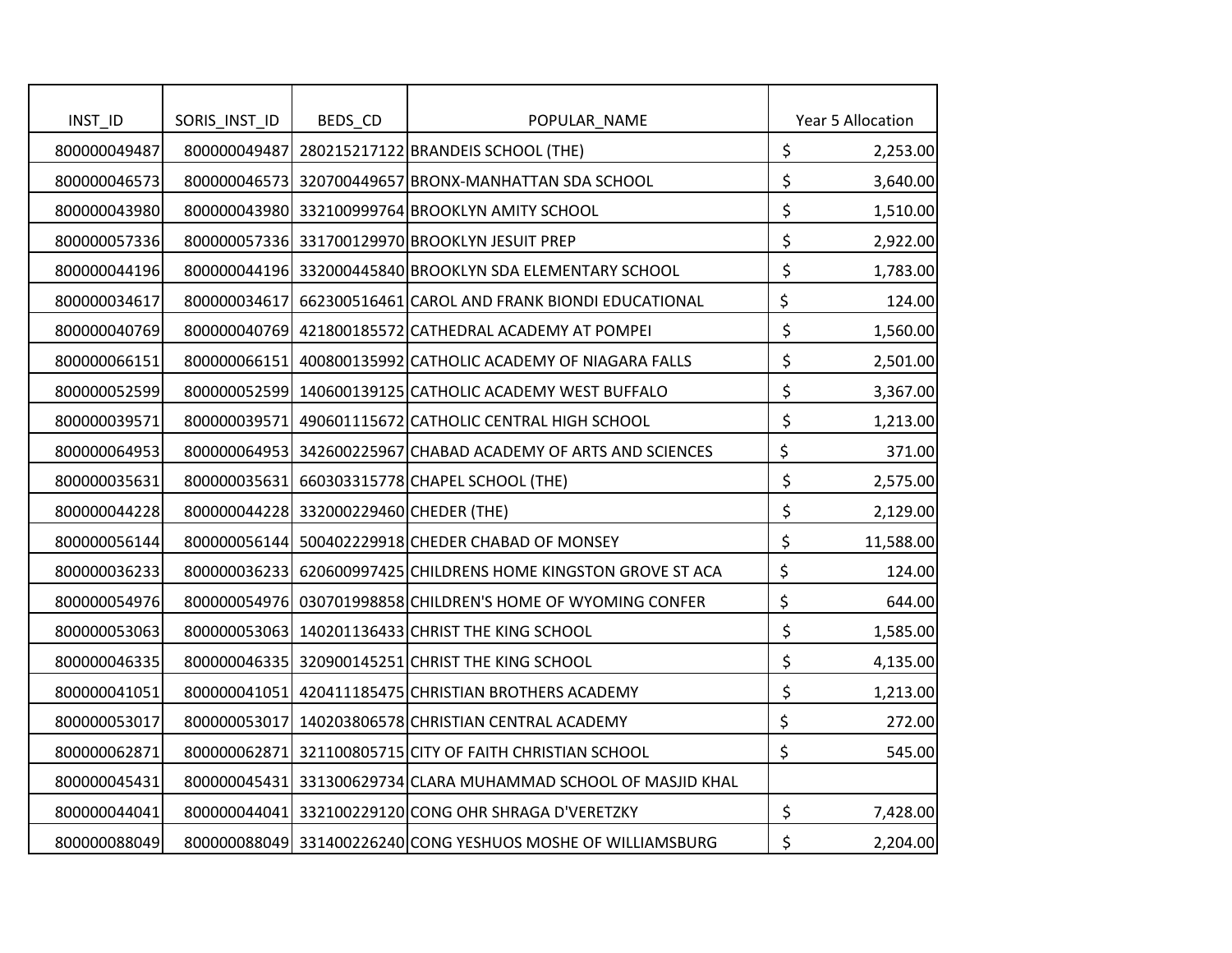| INST_ID      | SORIS_INST_ID | BEDS_CD                                | POPULAR_NAME                                                   | Year 5 Allocation |
|--------------|---------------|----------------------------------------|----------------------------------------------------------------|-------------------|
| 800000074914 |               |                                        | 800000074914 332100226100 CONGREGATION BNOS CHAYA              | \$<br>1,337.00    |
| 800000043793 |               |                                        | 800000043793 332200229795 CONGREGATION LEV BAIS YAAKOV         | \$<br>5,200.00    |
| 800000059295 |               |                                        | 800000059295 332000225453 CONGREGATION MACHNA SHALVA           | \$<br>7,106.00    |
| 800000044233 |               |                                        | 800000044233 332000229590 CONGREGATION MACHNE CHAIM INC        | \$<br>17,481.00   |
| 800000048471 |               |                                        | 800000048471 310100149439 CONNELLY CTR EDUCATION/HOLY CHILD MS |                   |
| 800000038967 |               |                                        | 800000038967 500402808884 CORNERSTONE CHRISTIAN SCHOOL         | \$<br>2,105.00    |
| 800000034968 |               |                                        | 800000034968 661904145111 CORPUS CHRISTI-HOLY ROSARY SCHOOL    | \$<br>1,362.00    |
| 800000060448 |               |                                        | 800000060448 031502995612 CRESCENT ACADEMY (THE)               | \$<br>693.00      |
| 800000049178 |               |                                        | 800000049178 280201629311 CRESCENT SCHOOL                      | \$<br>1,585.00    |
| 800000044171 |               |                                        | 800000044171 332000718760 D & G KALOIDIS PAROCHIAL SCHOOL      | \$<br>867.00      |
| 800000066496 |               | 800000066496 331500226008 DARKEI CHAIM |                                                                | \$<br>7,923.00    |
| 800000058234 |               |                                        | 800000050547 260501225023 DERECH HATORAH OF ROCHESTER          | \$<br>1,585.00    |
| 800000041684 |               |                                        | 800000041684 400400136417 DESALES CATHOLIC ELEMENTARY SCHOOL   | \$<br>2,872.00    |
| 800000060320 |               |                                        | 800000060320 342700125597 DIVINE MERCY CATHOLIC ACADEMY        | \$<br>1,535.00    |
| 800000043024 |               |                                        | 800000043024 342600125901 DIVINE WISDOM CATHOLIC ACADEMY       | \$<br>3,293.00    |
| 800000053104 |               |                                        | 800000053104 131201994052 DUANE LAKE ACADEMY                   |                   |
| 800000047160 |               |                                        | 800000047160 310400999536 EAST HARLEM SCHOOL AT EXODUS HOUSE   | \$<br>1,238.00    |
| 800000043711 |               |                                        | 800000043711 332200998736 EBENEZER PREP SCHOOL                 | \$<br>1,362.00    |
| 800000057611 |               |                                        | 800000057611 343000629997 EL-BER ISLAMIC SCHOOL                | \$<br>124.00      |
| 800000035168 |               |                                        | 800000035168 660900809841 EMMANUEL CHILDREN'S MISSION SCHOOL   | \$<br>941.00      |
| 800000044762 |               |                                        | 800000044762 331700305781 EPIPHANY LUTHERAN ELEMENTARY SCHOOL  | \$<br>1,337.00    |
| 800000048262 |               |                                        | 800000048262 310200145268 EPIPHANY SCHOOL (THE)                | \$<br>1,931.00    |
| 800000044571 |               |                                        | 800000044571 331800438510 EXCELSIOR ELEMENTARY SCHOOL          | \$<br>1,535.00    |
| 800000038107 |               |                                        | 800000038107 560701859281 FINGER LAKES CHRISTIAN SCHOOL        | \$<br>1,362.00    |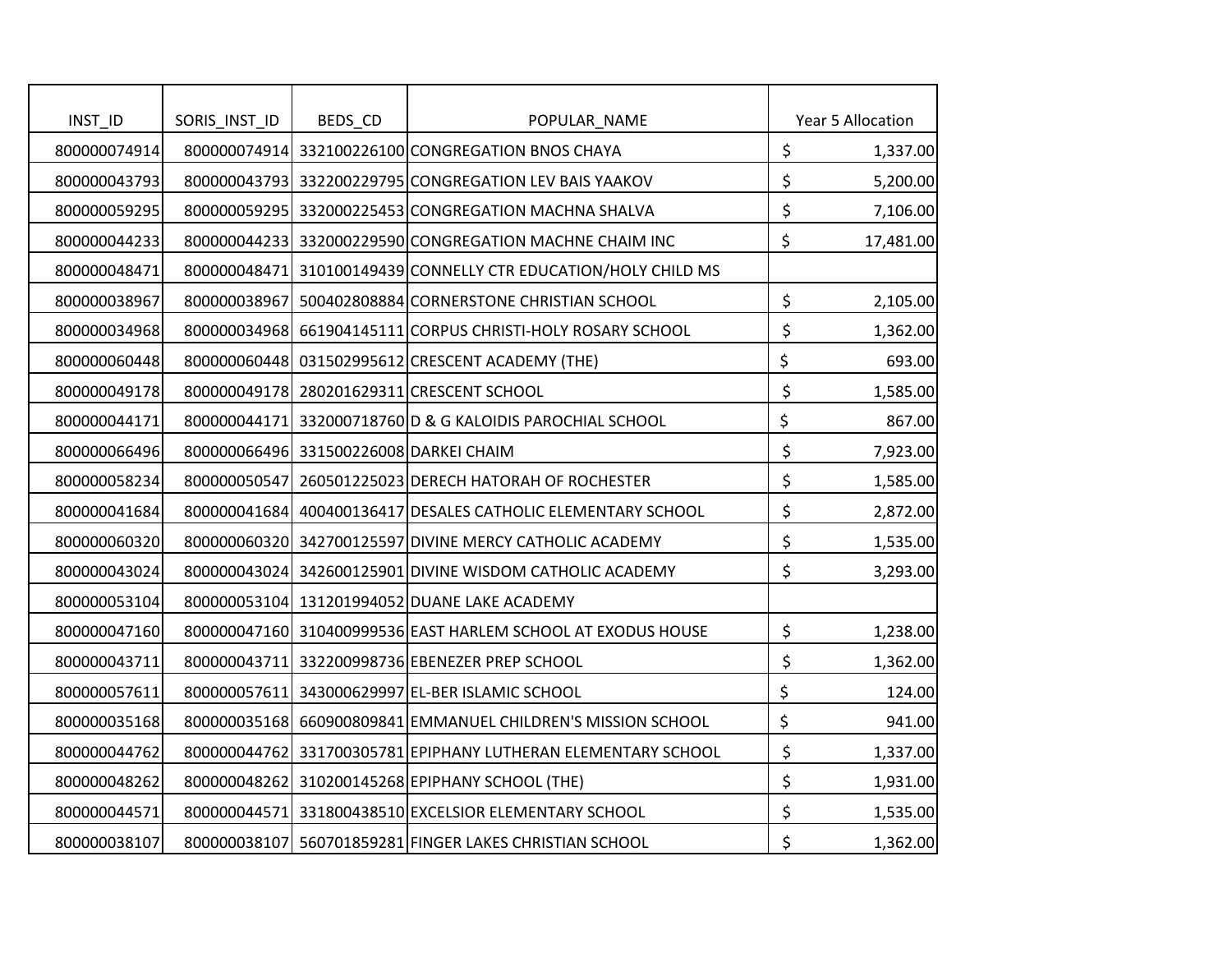| INST_ID      | SORIS_INST_ID | BEDS_CD                               | POPULAR_NAME                                                   | Year 5 Allocation |
|--------------|---------------|---------------------------------------|----------------------------------------------------------------|-------------------|
| 800000044588 |               |                                       | 800000044588 331800437980 FLATBUSH SDA SCHOOL                  | \$<br>1,114.00    |
| 800000044212 |               | 800000044212 332000229822 GAN YISROEL |                                                                | \$<br>14,014.00   |
| 800000041821 |               |                                       | 800000041821 353100809513 GATEWAY ACADEMY                      | \$<br>966.00      |
| 800000052993 |               |                                       | 800000052993 140203997682 GATEWAY-LONGVIEW LYNDE SCHOOL        | \$<br>248.00      |
| 800000043849 |               |                                       | 800000043849 332200126049 GOOD SHEPHERD CATHOLIC ACADEMY       | \$<br>1,337.00    |
| 800000046946 |               |                                       | 800000046946 310600145279 GOOD SHEPHERD SCHOOL                 | \$<br>3,244.00    |
| 800000049541 | 800000049541  |                                       | 280212305784 GRACE LUTHERAN SCHOOL                             | \$<br>371.00      |
| 800000044531 |               |                                       | 800000044531 331800999481 GREAT OAKS ELEMENTARY SCHOOL         | \$<br>1,387.00    |
| 800000034076 |               |                                       | 800000034076 260501808815 GREECE CHRISTIAN SCHOOL              | \$<br>619.00      |
| 800000046451 |               |                                       | 800000046451 320800716855 GREEK AMERICAN INST OF NY            | \$<br>2,055.00    |
| 800000039662 |               |                                       | 800000039662 480601996550 GREEN CHIMNEYS SCHOOL-LITTLE FOLKS   | \$<br>124.00      |
| 800000048255 |               |                                       | 800000048255 310200145281 GUARDIAN ANGEL SCHOOL                | \$<br>1,708.00    |
| 800000049478 |               |                                       | 800000049470 280215229704 HAFTR MIDDLE SCHOOL                  | \$<br>6,339.00    |
| 800000056363 |               |                                       | 800000056363 280216625599 HAMZA ACADEMY                        | \$<br>1,114.00    |
| 800000045437 |               |                                       | 800000045437 331300437669 HANSON PLACE SDA ELEMENTARY SCHOOL   | \$<br>792.00      |
| 800000049203 |               |                                       | 800000049203 280215226621 HEBREW ACADEMY OF LONG BEACH         | \$<br>10,993.00   |
| 800000049488 |               |                                       | 800000049470 280215227128 HEBREW ACADEMY-LOWER SCHOOL          | \$<br>6,314.00    |
| 800000036586 |               |                                       | 800000036586 591401226474 HEBREW DAY SCHOOL OF SULLIVAN & ULST | \$<br>743.00      |
| 800000050602 |               |                                       | 800000050602 261600997698 HILLSIDE CHILDRENS CENTER SCHOOL     | \$<br>990.00      |
| 800000058295 |               |                                       | 800000058295 570302995084 HILLSIDE CHILDREN'S CTR-SNELL FARM   | \$<br>149.00      |
| 800000054543 |               |                                       | 800000054543 050301999417 HILLSIDE CHLDRNS CTR-FINGER LAKES    | \$<br>693.00      |
| 800000050723 |               |                                       | 800000050723 262001997047 HILLSIDE-CRESTWOOD CHILDREN'S        | \$<br>842.00      |
| 800000037511 |               |                                       | 800000037511 580224175573 HOLY ANGELS REGIONAL SCHOOL          | \$<br>1,213.00    |
| 800000042862 |               |                                       | 800000042862 342700125928 HOLY CHILD JESUS CATHOLIC ACADEMY    | \$<br>2,327.00    |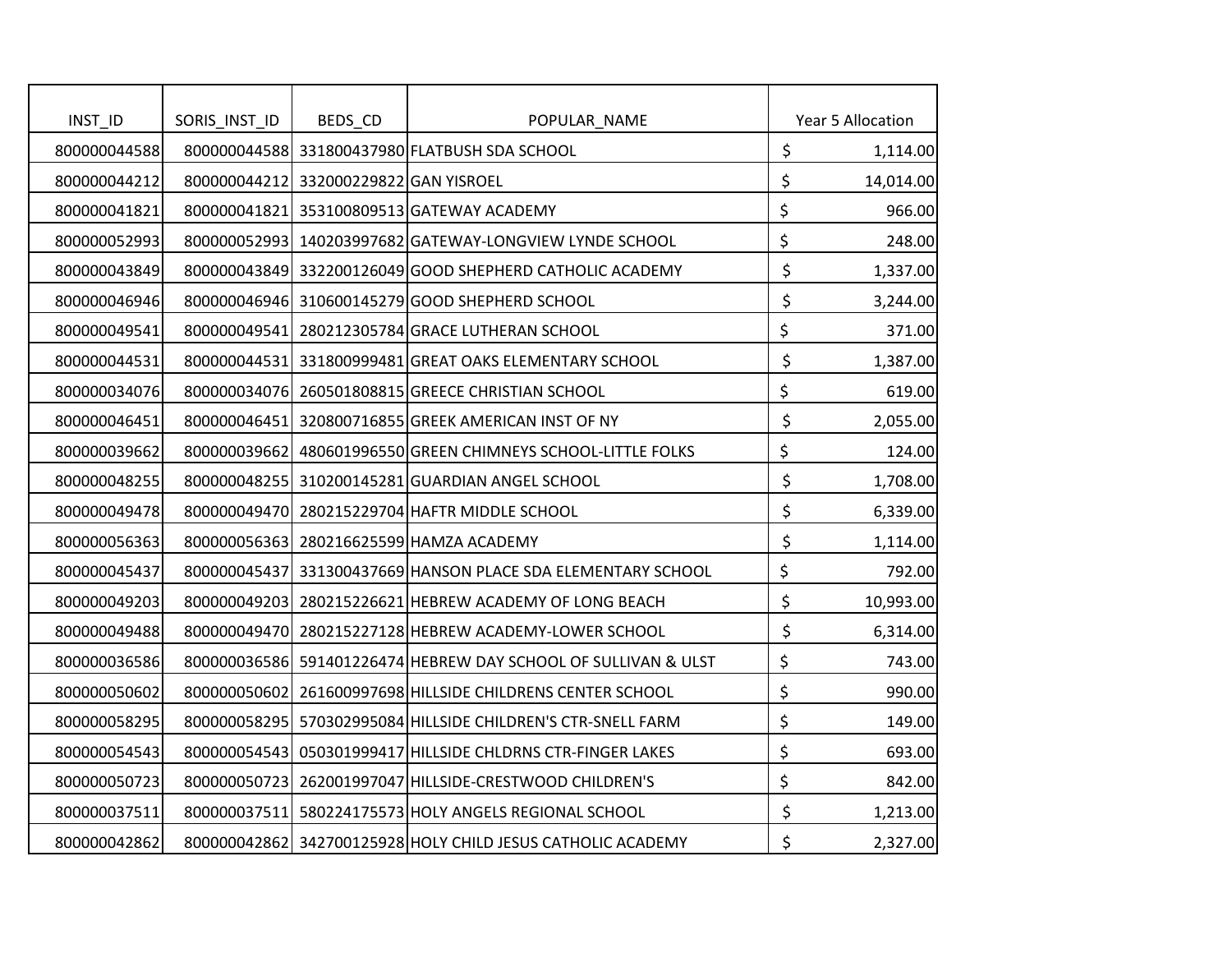| INST_ID      | SORIS_INST_ID | BEDS_CD | POPULAR_NAME                                                  |                      | Year 5 Allocation |
|--------------|---------------|---------|---------------------------------------------------------------|----------------------|-------------------|
| 800000050869 |               |         | 800000050869 251400189608 HOLY CROSS ACADEMY                  | \$                   | 149.00            |
| 800000050550 |               |         | 800000050550 261600166178 HOLY CROSS SCHOOL                   | $\boldsymbol{\zeta}$ | 2,773.00          |
| 800000046477 | 800000046477  |         | 320800145288 HOLY CROSS SCHOOL                                | \$                   | 6,165.00          |
| 800000041052 |               |         | 800000041052 420411185480 HOLY CROSS SCHOOL                   | \$                   | 1,486.00          |
| 800000043011 |               |         | 800000043011 342600125931 HOLY FAMILY CATHOLIC ACADEMY        | \$                   | 1,411.00          |
| 800000054095 |               |         | 800000054095 070600166199 HOLY FAMILY ELEMENTARY SCHOOL       | \$                   | 2,501.00          |
| 800000053956 |               |         | 800000053956 081200185526 HOLY FAMILY SCHOOL                  | \$                   | 198.00            |
| 800000048787 |               |         | 800000048787 280517175577 HOLY FAMILY SCHOOL                  | \$                   | 1,684.00          |
| 800000046478 |               |         | 800000046478 320800145291 HOLY FAMILY SCHOOL                  | \$                   | 3,714.00          |
| 800000041122 |               |         | 800000041122 420101185482 HOLY FAMILY SCHOOL                  | \$                   | 1,337.00          |
| 800000041656 |               |         | 800000041656 400701325764 HOLY GHOST LUTHERAN SCHOOL          | \$                   | 2,327.00          |
| 800000042989 |               |         | 800000042989 342600807968 HOLY MARTYRS ARMENIAN DAY SCHOOL    | \$                   | 248.00            |
| 800000049330 |               |         | 800000049330 280224175578 HOLY NAME OF MARY SCHOOL            | \$                   | 1,411.00          |
| 800000045889 |               |         | 800000045889 321100145296 HOLY ROSARY SCHOOL                  | \$                   | 5,720.00          |
| 800000041909 |               |         | 800000041909 353100145295 HOLY ROSARY SCHOOL                  | \$                   | 2,278.00          |
| 800000039617 |               |         | 800000039617 490301115686 HOLY SPIRIT SCHOOL                  | \$                   | 966.00            |
| 800000053258 |               |         | 800000053258 131601145055 HOLY TRINITY SCHOOL                 | \$                   | 2,699.00          |
| 800000051587 |               |         | 800000051587 260401999477 HOPE HALL SCHOOL                    |                      |                   |
| 800000042238 |               |         | 800000042238 343000629742 IDEAL ISLAMIC SCHOOL                | \$                   | 124.00            |
| 800000040741 |               |         | 800000040741 421800629480 IHSAN SCHOOL OF EXCELLENCE          | \$                   | 1,312.00          |
| 800000042407 |               |         | 800000042407 342900125933 IMMACULATE CONCEPTION CATHOLIC ACAD | \$                   | 3,962.00          |
| 800000042284 |               |         | 800000042284 343000125932 IMMACULATE CONCEPTION CATHOLIC ACAD | \$                   | 1,783.00          |
| 800000055130 |               |         | 800000055130 022601136563 IMMACULATE CONCEPTION SCHOOL        | \$                   | 371.00            |
| 800000052978 |               |         | 800000052978 140301136236 IMMACULATE CONCEPTION SCHOOL        | \$                   | 1,832.00          |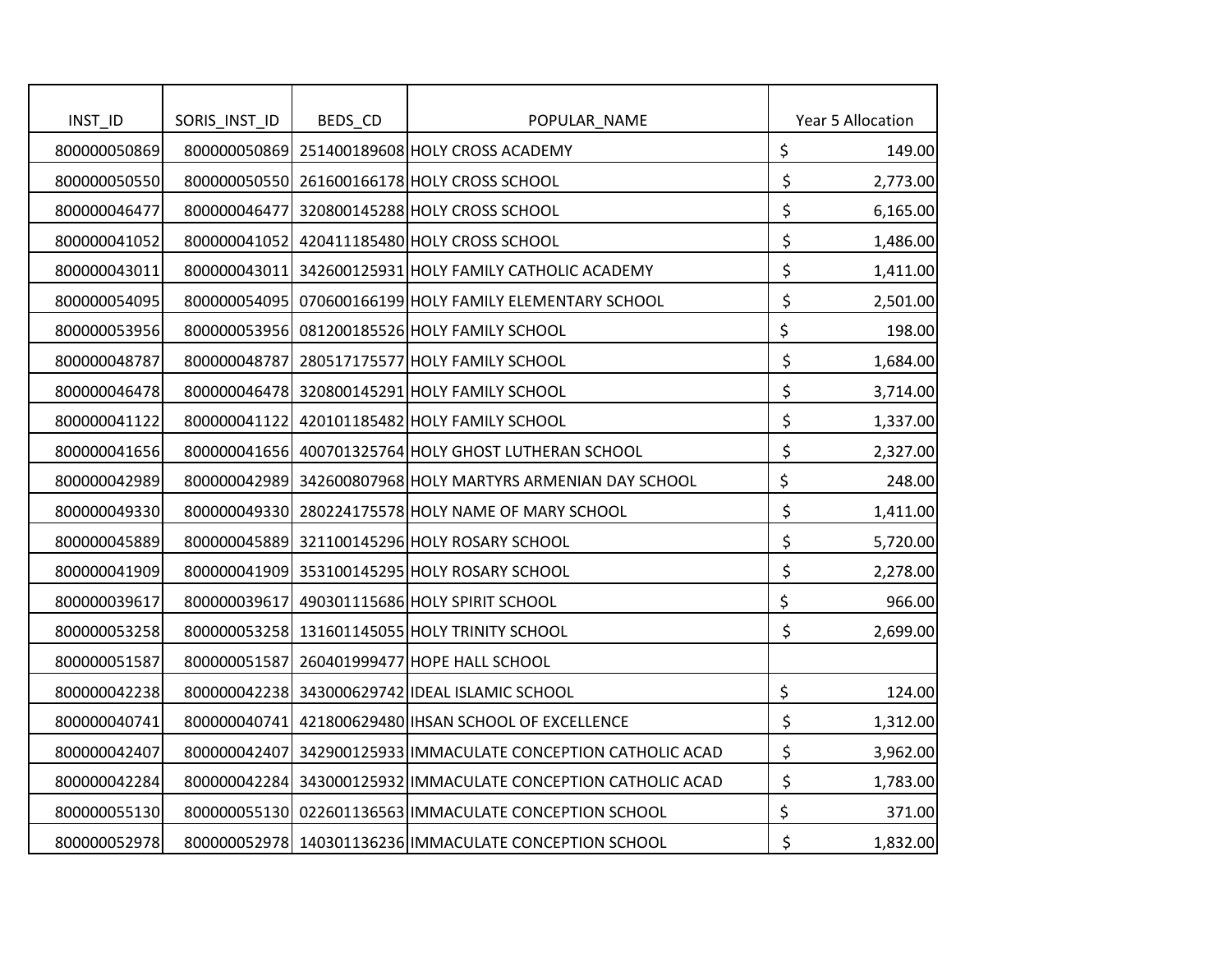| INTID        | SORIS_INST_ID | BEDS_CD | POPULAR_NAME                                                  | Year 5 Allocation |
|--------------|---------------|---------|---------------------------------------------------------------|-------------------|
| 800000048479 |               |         | 800000048479 310100145301 IMMACULATE CONCEPTION SCHOOL        | \$<br>1,931.00    |
| 800000046593 |               |         | 800000046593 320700145305 IMMACULATE CONCEPTION SCHOOL        | \$<br>8,592.00    |
| 800000045912 |               |         | 800000045912 321100145303 IMMACULATE CONCEPTION SCHOOL        | \$<br>2,204.00    |
| 800000040961 |               |         | 800000040961 421001185485 IMMACULATE CONCEPTION SCHOOL        | \$<br>990.00      |
| 800000035658 |               |         | 800000035658 660301145127 IMMACULATE CONCEPTION SCHOOL        | \$<br>2,179.00    |
| 800000051137 |               |         | 800000051137 222000155874 IMMACULATE HEART CENTRAL HIGH SCH   | \$<br>1,040.00    |
| 800000057940 |               |         | 800000057940 222000155013 IMMACULATE HEART ELEMENTARY SCHOOL  | \$<br>2,526.00    |
| 800000034948 |               |         | 800000034948 662001145128 IMMACULATE HEART OF MARY SCHOOL     | \$<br>990.00      |
| 800000042408 |               |         | 800000042408 342900125934 INCARNATION CATHOLIC ACADEMY        | \$<br>2,228.00    |
| 800000046967 | 800000046967  |         | 310600145306 INCARNATION SCHOOL                               | \$<br>4,605.00    |
| 800000076453 |               |         | 800000076453 310200626122 ISLAMIC CULTURAL CENTER SCHOOL      | \$<br>1,461.00    |
| 800000043300 |               |         | 800000043300 342400446464 JACKSON HEIGHTS SDA SCHOOL          | \$<br>1,312.00    |
| 800000042597 |               |         | 800000042597 342800449789 JAMAICA SDA-BUSY BEE LEARNING CTR   | \$<br>1,535.00    |
| 800000053038 |               |         | 800000053038 140203229522 JEWISH HERITAGE DAY SCHOOL          | \$<br>669.00      |
| 800000056198 |               |         | 800000056198 342800229926 JEWISH INSTITUTE OF QUEENS          | \$<br>6,215.00    |
| 800000036283 |               |         | 800000036283 620600145037 KINGSTON CATHOLIC SCHOOL            | \$<br>2,327.00    |
| 800000046121 |               |         | 800000046121 321000206859 KINNERET DAY SCHOOL                 | \$<br>990.00      |
| 800000055651 | 800000055651  |         | 010100115705 LA SALLE SCHOOL                                  | \$<br>743.00      |
| 800000042162 |               |         | 800000042162 343000999571 LEARNING TREE MULTI-CULTURAL SCHOOL | \$<br>545.00      |
| 800000046010 |               |         | 800000046010 321100996013 LEARNING TREE PREP SCHOOL(THE)      | \$<br>2,228.00    |
| 800000042399 |               |         | 800000042399 342900435844 LINDEN SDA ELEMENTARY SCHOOL        | \$<br>3,590.00    |
| 800000049201 |               |         | 800000049201 280300175601 LONG BEACH CATHOLIC RGNL SCHOOL     | \$<br>1,164.00    |
| 800000049045 |               |         | 800000049045 280407229720 LONG ISLAND HEBREW ACADEMY          | \$<br>1,188.00    |
| 800000044064 |               |         | 800000044064 332100206938 LUBAVITCHER SCHOOL CHABAD           | \$<br>2,922.00    |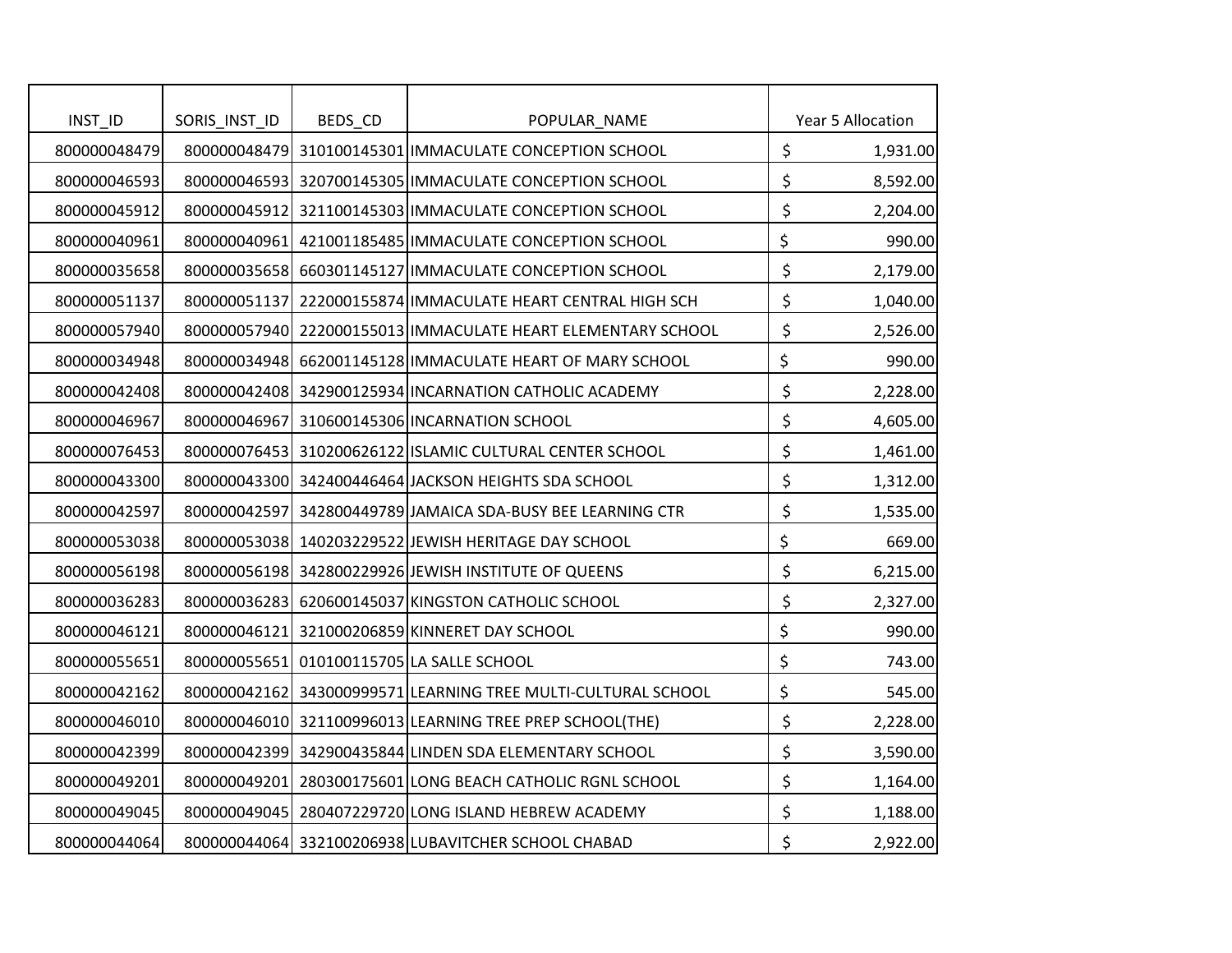|                         |               |         |                                                                                |                           | Year 5 Allocation |
|-------------------------|---------------|---------|--------------------------------------------------------------------------------|---------------------------|-------------------|
| INST_ID<br>800000043002 | SORIS_INST_ID | BEDS_CD | POPULAR_NAME<br>800000043002 342600317933 LUTHERAN SCHOOL OF FLUSHING & BAYSID | \$                        | 743.00            |
|                         |               |         |                                                                                |                           |                   |
| 800000058143            |               |         | 800000058143 331700805027 M A C A D E M Y                                      | \$                        | 446.00            |
| 800000037319            | 800000042517  |         | 580405175602 MADONNA HEIGHTS SCHOOL                                            |                           |                   |
| 800000048753            |               |         | 800000048753 280518175603 MARIA REGINA SCHOOL                                  | \$                        | 545.00            |
| 800000043278            |               |         | 800000043278 342400315795 MARTIN LUTHER SCHOOL                                 | \$                        | 1,114.00          |
| 800000043808            |               |         | 800000043808 332200229244 MASORES BAIS YAAKOV ELEMENTARY                       | \$                        | 8,344.00          |
| 800000055645            |               |         | 800000055645 010100115671 MATER CHRISTI SCHOOL                                 | \$                        | 966.00            |
| 800000059469            |               |         | 800000059469 580512995496 MDQ ACADEMY                                          | \$                        | 2,798.00          |
| 800000048229            |               |         | 800000048229 310200226798 MESIVTA TIFERETH JERUSALEM                           |                           |                   |
| 800000061568            |               |         | 800000061568 332200226044 MEVAKSHAI HASHEM                                     | \$                        | 14,287.00         |
| 800000040381            |               |         | 800000040381 441000445847 MIDDLETOWN SDA CHURCH SCHOOL                         | \$                        | 1,089.00          |
| 800000059060            |               |         | 800000059060 332200125181 MIDWOOD CATHOLIC ACADEMY                             | \$                        | 2,724.00          |
| 800000041845            |               |         | 800000041845 353100629737 MIRAJ ISLAMIC SCHOOL                                 | \$                        | 2,451.00          |
| 800000043841            |               |         | 800000043841 332200228238 MIRRER YESHIVA ELEMENTARY SCHOOL                     | $\boldsymbol{\mathsf{S}}$ | 5,819.00          |
| 800000040568            |               |         | 800000040568 430700998673 MOODIE'S CHILDREN'S HOURS SCHOOL                     | \$                        | 124.00            |
| 800000044282            |               |         | 800000044282 332000228244 MOSDOS CHASIDEI SQ-T Y Y BORO PARK                   | \$                        | 7,651.00          |
| 800000076754            |               |         | 800000076754 332000226126 MOSDOS SATMAR BP                                     | \$                        | 21,244.00         |
| 800000040767            |               |         | 800000040767 421800185583 MOST HOLY ROSARY SCHOOL                              | \$                        | 1,535.00          |
| 800000040269            |               |         | 800000040269 441301147141 MOST PRECIOUS BLOOD SCHOOL                           | \$                        | 446.00            |
| 800000047197            |               |         | 800000047197 310400145294 MT CARMEL-HOLY ROSARY SCHOOL                         | \$                        | 2,946.00          |
| 800000045890            |               |         | 800000045890 321100145359 MT ST MICHAEL ACADEMY                                | \$                        | 4,308.00          |
| 800000043121            |               |         | 800000043121 342500629637 MUSLIM CENTER JUNIOR HIGH SCHOOL                     | \$                        | 867.00            |
| 800000052041            |               |         | 800000052041 142301136425 NATIVITY OF OUR LORD SCHOOL                          | \$                        | 891.00            |
| 800000052283            |               |         | 800000052283 140801136238 NATIVITY-BVM SCHOOL                                  | \$                        | 1,510.00          |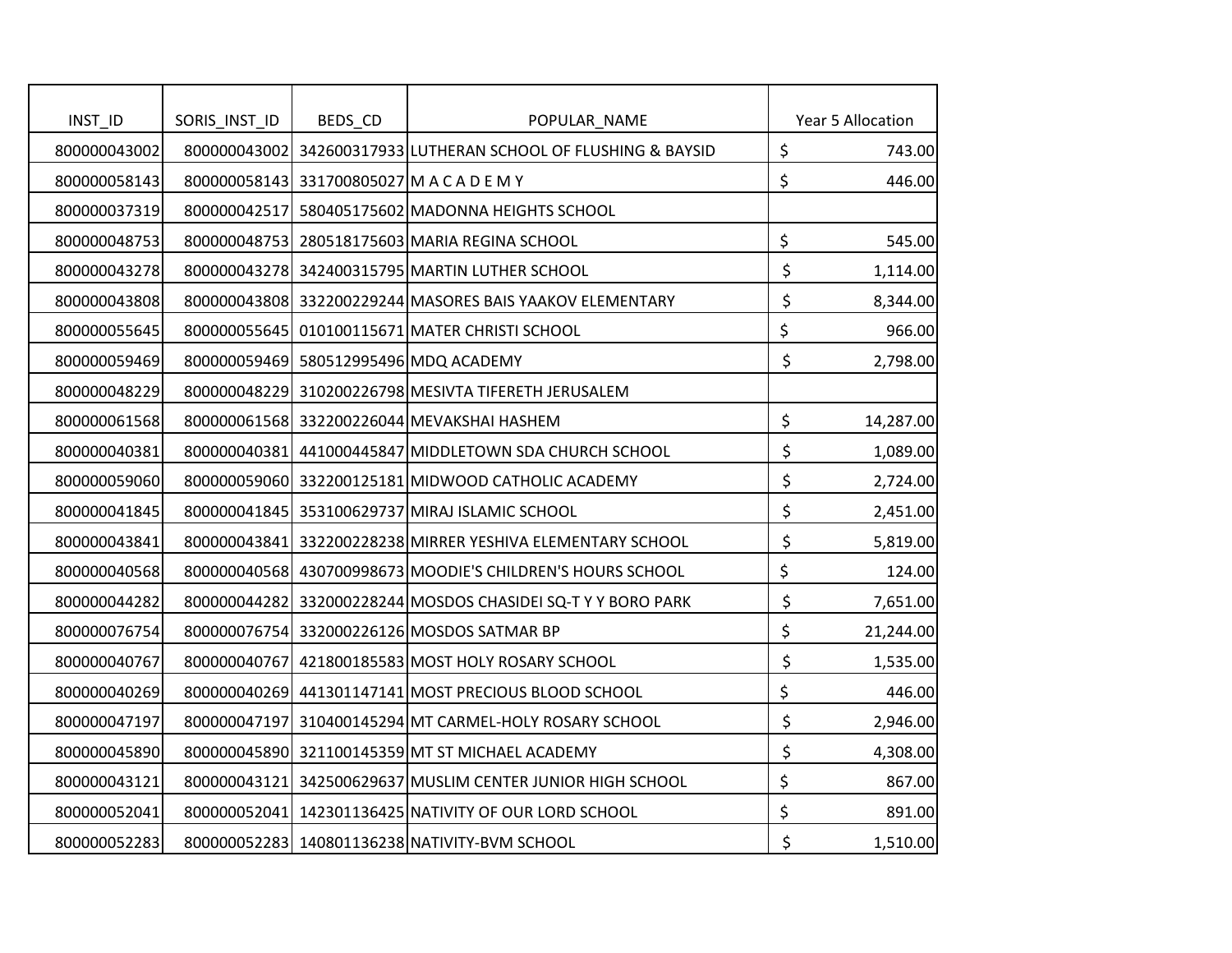| INST_ID      | SORIS_INST_ID | BEDS_CD | POPULAR_NAME                                                   | Year 5 Allocation |
|--------------|---------------|---------|----------------------------------------------------------------|-------------------|
| 800000057939 |               |         | 800000057939 332200225005 NESIVOS BAIS YAAKOV                  | \$<br>6,314.00    |
| 800000045835 |               |         | 800000045835 321100809031 NEW COVENANT CHRISTIAN SCHOOL        | \$<br>2,179.00    |
| 800000041668 |               |         | 800000041668 400400996525 NEW DIRECTIONS                       | \$<br>124.00      |
| 800000059466 |               |         | 800000059466 320700996063 NEW LIFE SCHOOL (THE)                |                   |
| 800000059678 |               |         | 800000059678 441600145592 NORA CRONIN PRESENTATION ACADEMY     | \$<br>1,411.00    |
| 800000050612 |               |         | 800000050612 261701998567 NORMAN HOWARD SCHOOL                 | \$<br>124.00      |
| 800000049040 | 800000049040  |         | 280407226636 NORTH SHORE HEBREW ACADEMY                        | \$<br>4,754.00    |
| 800000038289 |               |         | 800000038289 530600998000 NORTHEAST PARENT & CHILD SOCIETY     | \$<br>545.00      |
| 800000054309 |               |         | 800000054309 060800139173 NORTHERN CHAUTAUQUA CATHOLIC SCHOOL  | \$<br>990.00      |
| 800000051599 |               |         | 800000051599 260401857742 NORTHSTAR CHRISTIAN ACADEMY          |                   |
| 800000059575 |               |         | 800000059575 140600135498 NOTRE DAME ACADEMY                   | \$<br>6,685.00    |
| 800000041905 |               |         | 800000041905 353100145369 NOTRE DAME ACADEMY ELEM SCHOOL       | \$<br>1,981.00    |
| 800000043325 |               |         | 800000043325 342400125968 NOTRE DAME CATHOLIC ACADEMY          | \$<br>1,609.00    |
| 800000041240 |               |         | 800000041240 412300185517 NOTRE DAME ELEMENTARY SCHOOL         | \$<br>1,733.00    |
| 800000054108 |               |         | 800000054108 070600166568 NOTRE DAME HIGH SCHOOL               | \$<br>1,510.00    |
| 800000041226 |               |         | 800000041226 412300189443 NOTRE DAME JUNIOR-SENIOR HIGH SCHOOL | \$<br>1,139.00    |
| 800000049093 |               |         | 800000049093 280405177211 NOTRE DAME SCHOOL                    | \$<br>1,783.00    |
| 800000038358 |               |         | 800000038358 530600115681 NOTRE DAME-BISHOP GIBBONS SCHOOL     | \$<br>1,139.00    |
| 800000034649 | 800000034649  |         | 662300449883 OAKVIEW PREP SCHOOL                               | \$<br>4,333.00    |
| 800000035527 | 800000035527  |         | 660404998061 ORCHARD SCHOOL-ANDRUS CHILD HOME                  | \$<br>223.00      |
| 800000052651 |               |         | 800000052651 140600136296 OUR LADY OF BLACK ROCK               | \$<br>4,234.00    |
| 800000042271 |               |         | 800000042271 343000125964 OUR LADY OF FATIMA SCHOOL            | \$<br>2,550.00    |
| 800000041892 |               |         | 800000041892 353100145374 OUR LADY OF GOOD COUNSEL SCHOOL      | \$<br>2,426.00    |
| 800000044080 |               |         | 800000044080 332100126097 OUR LADY OF GRACE CATHOLIC ACAD      | \$<br>1,040.00    |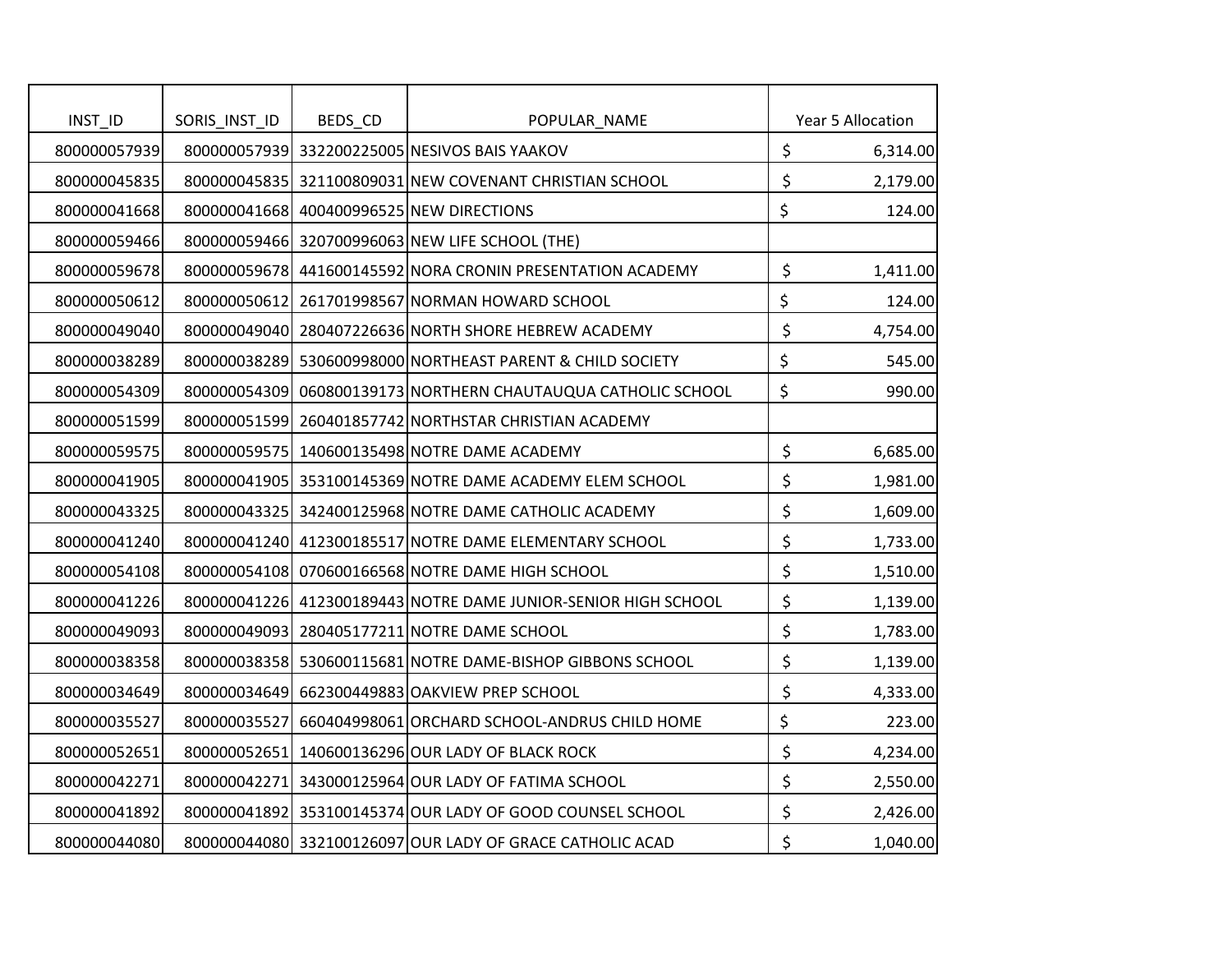| INST_ID      | SORIS_INST_ID | BEDS_CD | POPULAR_NAME                                                   | Year 5 Allocation |
|--------------|---------------|---------|----------------------------------------------------------------|-------------------|
| 800000045877 | 800000045877  |         | 321100145376 OUR LADY OF GRACE SCHOOL                          | \$<br>4,605.00    |
| 800000043324 |               |         | 800000043324 342400125966 OUR LADY OF HOPE CATHOLIC ACADEMY    | \$<br>2,179.00    |
| 800000049539 |               |         | 800000049539 280212175620 OUR LADY OF LOURDES SCHOOL           | \$<br>1,436.00    |
| 800000046953 |               |         | 800000046953 310600145378 OUR LADY OF LOURDES SCHOOL           | \$<br>3,120.00    |
| 800000042661 |               |         | 800000042661 342800127163 OUR LADY OF MERCY CATHOLIC ACADEMY   | \$<br>1,362.00    |
| 800000046129 |               |         | 800000046129 321000145383 OUR LADY OF MT CARMEL SCHOOL         | \$<br>2,253.00    |
| 800000040372 |               |         | 800000040372 441000145081 OUR LADY OF MT CARMEL SCHOOL         | \$<br>2,303.00    |
| 800000035480 |               |         | 800000035480 660409145159 OUR LADY OF MT CARMEL SCHOOL         | \$<br>1,461.00    |
| 800000049375 |               |         | 800000049375 280220175625 OUR LADY OF PEACE SCHOOL             | \$<br>966.00      |
| 800000044344 |               |         | 800000044344 332000126106 OUR LADY OF PERPETUAL HELP CATHOLIC  | \$<br>1,783.00    |
| 800000042854 |               |         | 800000042854 342700125970 OUR LADY OF PERPETUAL HELP CATHOLIC  | \$<br>2,748.00    |
| 800000036987 | 800000036987  |         | 580513179351 OUR LADY OF PROVIDENCE RGNL SCHOOL                | \$<br>1,634.00    |
| 800000046116 |               |         | 800000046116 321000145390 OUR LADY OF REFUGE SCHOOL            | \$<br>4,680.00    |
| 800000043326 |               |         | 800000043326 342400125973 OUR LADY OF SORROWS CATHOLIC ACADEMY | \$<br>3,021.00    |
| 800000034859 |               |         | 800000034859 662200145164 OUR LADY OF SORROWS SCHOOL           | \$<br>2,204.00    |
| 800000036813 |               |         | 800000036813 580906178656 OUR LADY OF THE HAMPTONS RGNL SCHOOL | \$<br>1,882.00    |
| 800000043012 |               |         | 800000043012 342600125972 OUR LADY OF THE SNOWS CATHOLIC       | \$<br>1,783.00    |
| 800000044590 |               |         | 800000044590 331800127161 OUR LADY OF TRUST CATHOLIC ACADEMY   | \$<br>2,030.00    |
| 800000052099 |               |         | 800000052099 141800136305 OUR LADY OF VICTORY SCHOOL           | \$<br>3,367.00    |
| 800000049345 |               |         | 800000049345 280222175628 OUR LADY OF VICTORY SCHOOL           | \$<br>1,114.00    |
| 800000035196 |               |         | 800000035196 660900145166 OUR LADY OF VICTORY SCHOOL           | \$<br>4,432.00    |
| 800000047199 |               |         | 800000047199 310400145387 OUR LADY QUEEN OF ANGELS SCHOOL      | \$<br>3,491.00    |
| 800000037475 |               |         | 800000037475 580233175585 OUR LADY QUEEN OF APOSTLES RGNL SCHO | \$<br>1,213.00    |
| 800000042658 |               |         | 800000042658 342800125971 OUR LADY QUEEN OF MARTYRS CATHOLIC   | \$<br>1,238.00    |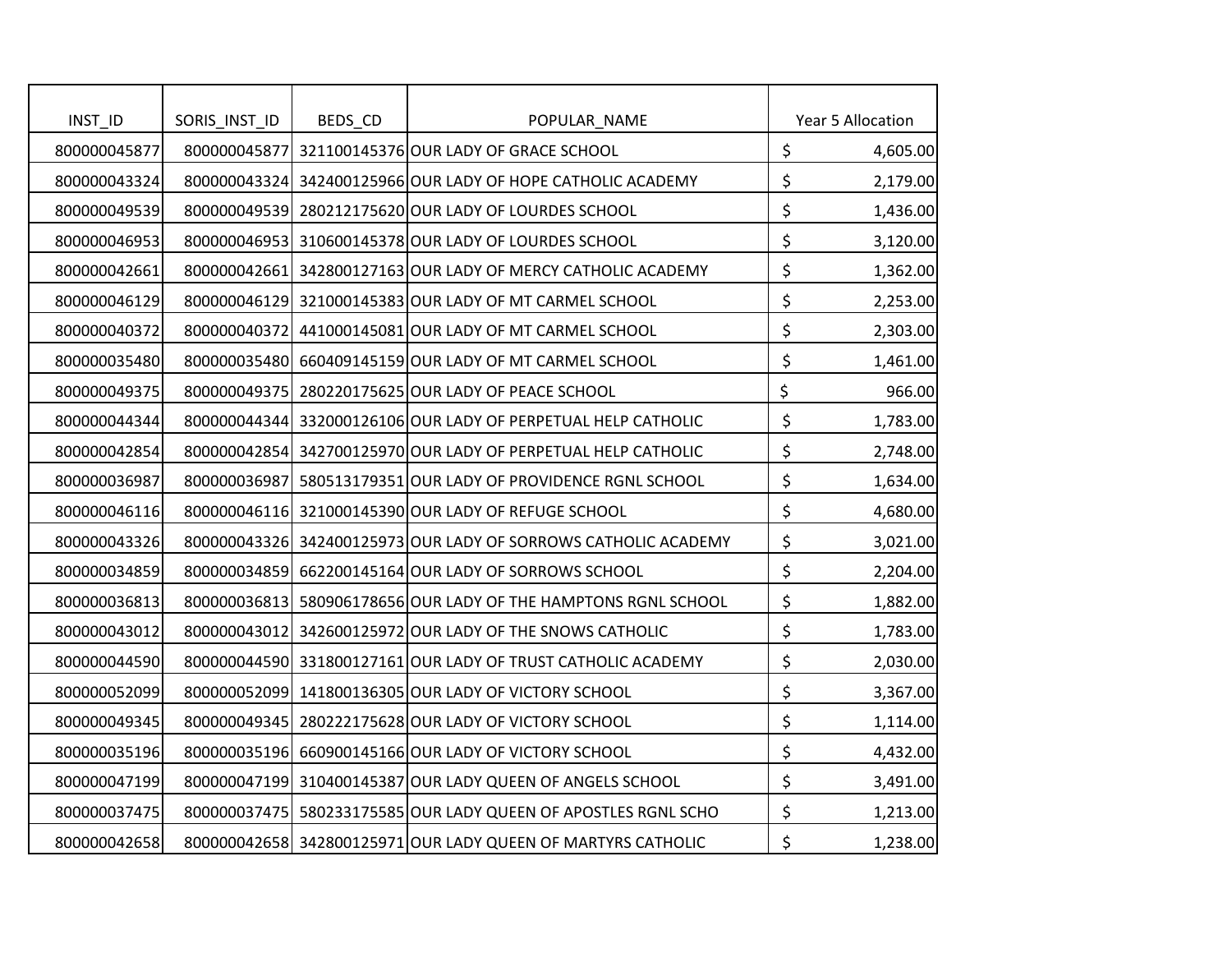| INST_ID      | SORIS_INST_ID | BEDS_CD                               | POPULAR_NAME                                                  |                           | Year 5 Allocation |
|--------------|---------------|---------------------------------------|---------------------------------------------------------------|---------------------------|-------------------|
| 800000046954 |               |                                       | 800000046954 310600145388 OUR LADY QUEEN OF MARTYRS SCHOOL    | \$                        | 2,006.00          |
| 800000041894 |               |                                       | 800000041894 353100145389 OUR LADY QUEEN OF PEACE SCHOOL      | \$                        | 3,367.00          |
| 800000041895 |               |                                       | 800000041895 353100145394 OUR LADY STAR OF THE SEA SCHOOL     | $\boldsymbol{\mathsf{S}}$ | 5,918.00          |
| 800000052071 |               |                                       | 800000052071 141901137240 OUR LADY-BLESSED SACRAMENT          | \$                        | 1,684.00          |
| 800000042992 |               |                                       | 800000042992 342600125962 OUR LADY-BLESSED SACRAMENT CATHOLIC | \$                        | 2,748.00          |
| 800000055387 |               |                                       | 800000055387 010601315801 OUR SAVIOR'S LUTHERAN SCHOOL        | \$                        | 1,188.00          |
| 800000045850 |               |                                       | 800000045850 321100315802 OUR SAVIOUR LUTHERAN SCHOOL         | \$                        | 2,550.00          |
| 800000055470 |               |                                       | 800000055470 010100996557 PARSONS CHILD AND FAMILY CENTER     | \$                        | 594.00            |
| 800000045055 |               |                                       | 800000045055 331700509551 PEOPLE'S CATHEDRAL OF BROOKLYN      |                           |                   |
| 800000043652 |               |                                       | 800000043652 332300999180 PEOPLE'S ELEMENTARY SCHOOL          | \$                        | 1,312.00          |
| 800000049278 |               |                                       | 800000049278 280229999021 PROGRESSIVE SCHOOL OF LONG ISLAND   | \$                        | 1,139.00          |
| 800000043833 |               |                                       | 800000043833 332200227462 PROSPECT PARK YESHIVA               | \$                        | 8,047.00          |
| 800000051927 |               |                                       | 800000051927 142801137104 QUEEN OF HEAVEN SCHOOL              | \$                        | 3,293.00          |
| 800000042228 |               |                                       | 800000042228 343000315808 QUEENS LUTHERAN SCHOOL              | \$                        | 1,213.00          |
| 800000045712 |               |                                       | 800000045712 321200435846 R T HUDSON SDA ELEMENTARY SCHOOL    | \$                        | 1,188.00          |
| 800000041881 |               |                                       | 800000041881 353100229000 RABBI JACOB JOSEPH FOR GIRLS        | \$                        | 4,184.00          |
| 800000059829 |               |                                       | 800000059829 331800995708 RAVEN'S ELEMENTARY SCHOOL           |                           |                   |
| 800000036830 |               |                                       | 800000036830 580901999526 RAYNOR COUNTRY DAY SCHOOL           | \$                        | 718.00            |
| 800000043289 |               | 800000043289 342400629515 RAZI SCHOOL |                                                               | \$                        | 1,238.00          |
| 800000043322 |               |                                       | 800000043322 342400125986 RESURRECTION ASCENSION CATHOLIC     | \$                        | 1,708.00          |
| 800000034973 |               |                                       | 800000034973 661800145175 RESURRECTION SCHOOL                 | \$                        | 3,244.00          |
| 800000082884 |               |                                       | 800000082884 342800626153 RISING STARS ISLAMIC SCHOOL         | \$                        | 371.00            |
| 800000050714 |               |                                       | 800000050714 261901807039 ROCHESTER CHRISTIAN SCHOOL          | \$                        | 297.00            |
| 800000041327 |               |                                       | 800000041327 411800185531 ROME CATHOLIC SCHOOL                | \$                        | 248.00            |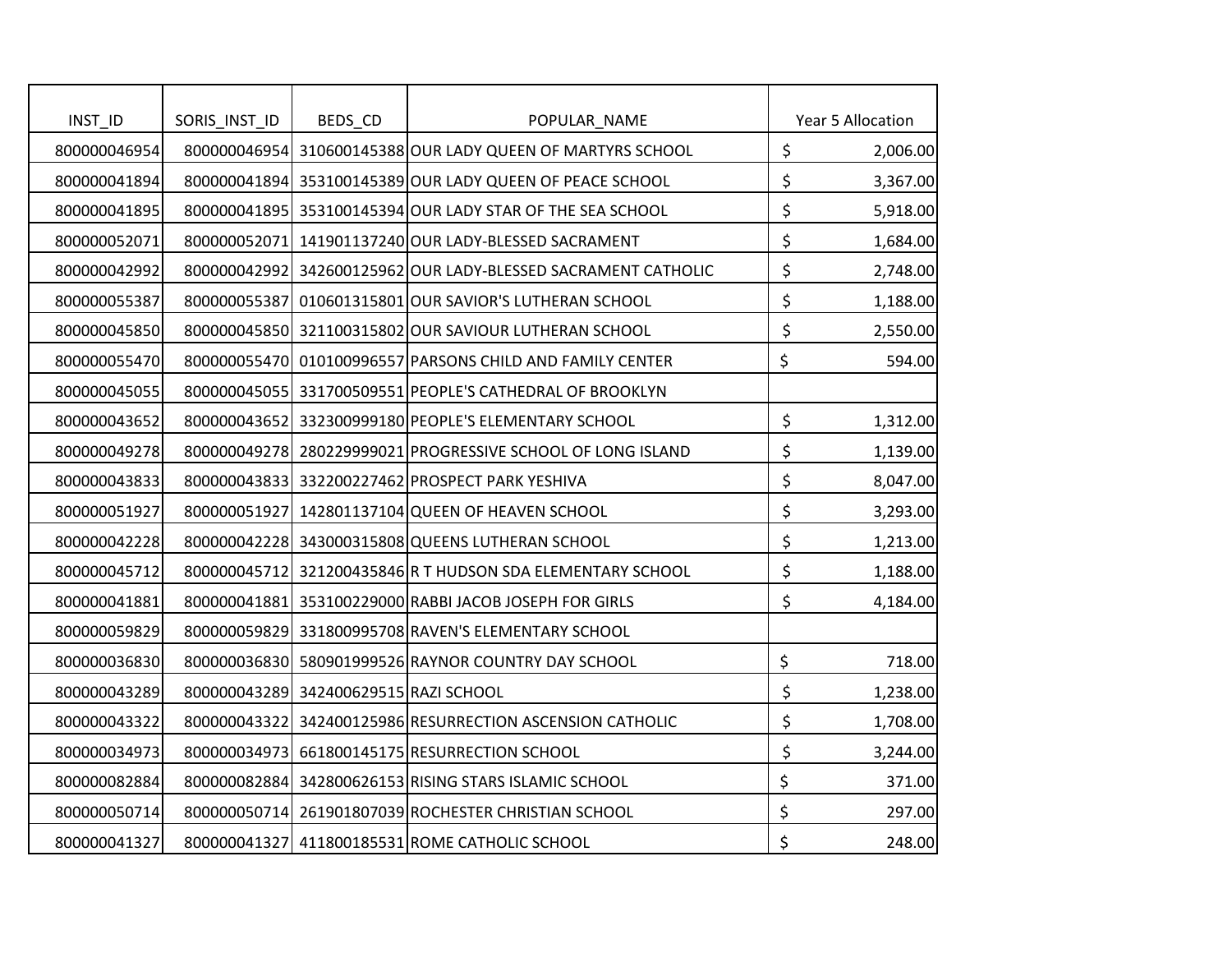|                       |               |         |                                                                         | Year 5 Allocation |
|-----------------------|---------------|---------|-------------------------------------------------------------------------|-------------------|
| INTID<br>800000043014 | SORIS_INST_ID | BEDS_CD | POPULAR_NAME<br>800000043014 342600125991 SACRED HEART CATHOLIC ACADEMY | \$                |
|                       |               |         | 800000042413 342900125993 SACRED HEART CATHOLIC ACADEMY                 | \$<br>2,080.00    |
| 800000042413          |               |         |                                                                         | 2,625.00          |
| 800000043310          |               |         | 800000043310 342400125992 SACRED HEART CATHOLIC ACAD-GLENDALE           | \$<br>1,164.00    |
| 800000055794          |               |         | 800000055794 662300145179 SACRED HEART ELEMENTARY SCHOOL                | \$<br>4,605.00    |
| 800000048237          |               |         | 800000048237 310200145432 SACRED HEART OF JESUS SCHOOL                  | \$<br>1,535.00    |
| 800000046307          |               |         | 800000046307 320900145430 SACRED HEART SCHOOL                           | \$<br>6,784.00    |
| 800000041890          |               |         | 800000041890 353100145428 SACRED HEART SCHOOL                           | \$<br>1,931.00    |
| 800000039421          |               |         | 800000039421 491700115756 SACRED HEART SCHOOL                           | \$<br>990.00      |
| 800000035509          |               |         | 800000035509 660407145178 SACRED HEART SCHOOL                           | \$<br>1,188.00    |
| 800000041724          |               |         | 800000041724 400301137225 SACRED HEART VILLA SCHOOL                     |                   |
| 800000043347          |               |         | 800000043347 342400125898 SAINT ADALBERT CATHOLIC ACADEMY               | \$<br>2,526.00    |
| 800000043335          |               |         | 800000043335 342400125943 SAINT MARGARET CATHOLIC ACADEMY               | \$<br>1,065.00    |
| 800000044456          |               |         | 800000044456 331900126088 SALVE REGINA CATHOLIC ACADEMY                 | \$<br>3,565.00    |
| 800000045870          |               |         | 800000045870 321100145433 SANTA MARIA SCHOOL                            | \$<br>5,076.00    |
| 800000038559          |               |         | 800000038559 521800115750 SARATOGA CENTRAL CATHOLIC HIGH SCH            | \$<br>470.00      |
| 800000055067          | 800000055067  |         | 030200185471 SETON CATHOLIC CENTRAL JR/SR HIGH                          | \$<br>1,387.00    |
| 800000053842          | 800000053842  |         | 091101159175 SETON CATHOLIC SCHOOL                                      | \$<br>1,188.00    |
| 800000034063          |               |         | 800000034063 260101166208 SETON CATHOLIC SCHOOL                         | \$<br>1,510.00    |
| 800000070739          |               |         | 800000034151 331500226080 SHAARE TORAH ELEMENTARY SCHOOL-GIRLS          | \$<br>6,735.00    |
| 800000034151          |               |         | 800000034151 332100228724 SHAARE TORAH SCHOOL                           | \$<br>3,169.00    |
| 800000044069          |               |         | 800000044069 332100226933 SHULAMITH SCHOOL FOR GIRLS-BROOKLYN           | \$<br>4,011.00    |
| 800000057616          |               |         | 800000057616 280407229998 SILVERSTEIN HEBREW ACADEMY                    | \$<br>2,228.00    |
| 800000044256          |               |         | 800000044256 332000229112 SINAI ACADEMIC CENTER                         | \$<br>272.00      |
| 800000042237          |               |         | 800000042237 343000628869 SISTER CLARA MUHAMMED SCHOOL                  |                   |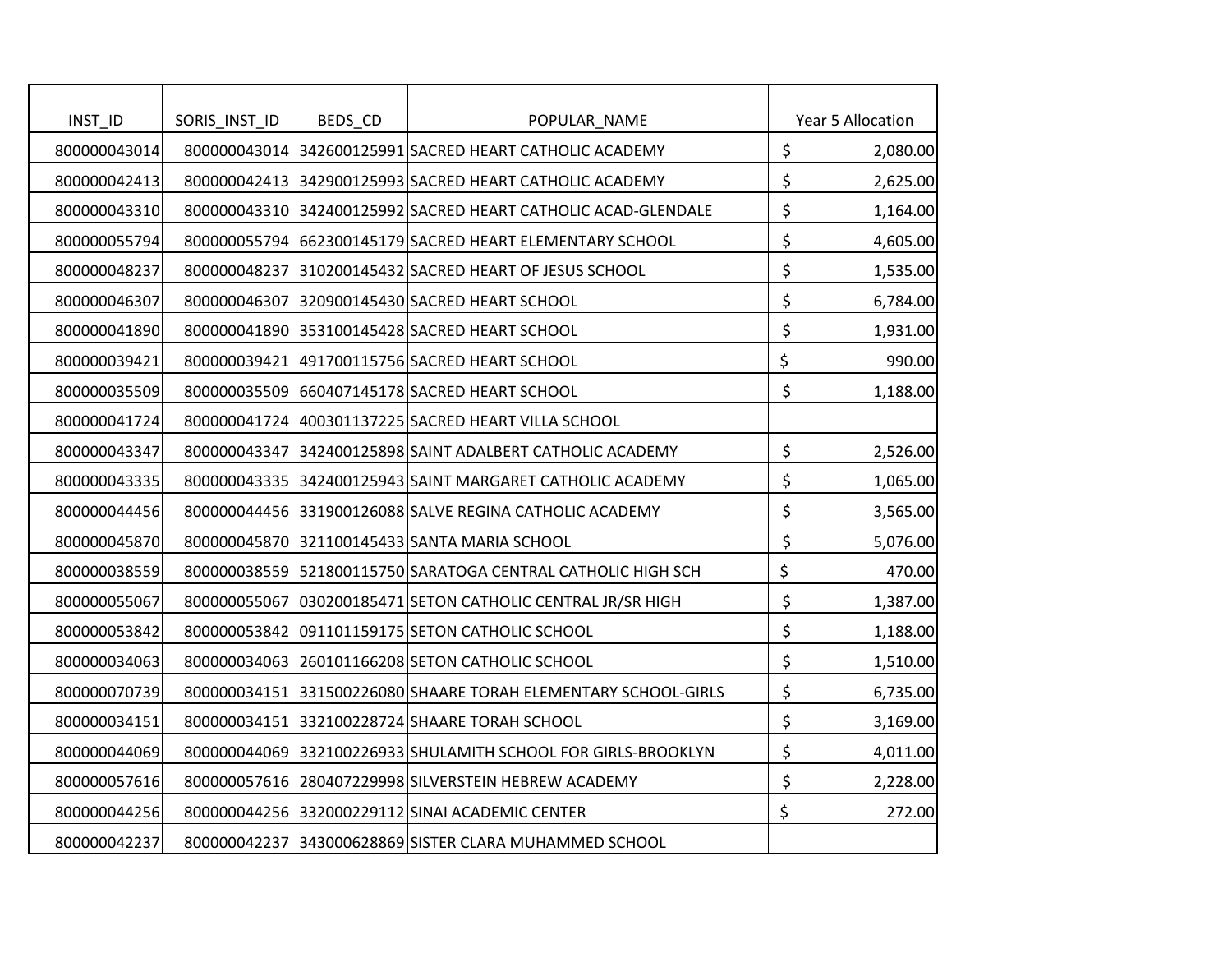| INST_ID      | SORIS_INST_ID | BEDS_CD | POPULAR_NAME                                                   | Year 5 Allocation |
|--------------|---------------|---------|----------------------------------------------------------------|-------------------|
| 800000049896 |               |         | 800000049896 280410219458 SOLOMON SCHECHTER ELEMENTARY-MIDDLE  | \$<br>124.00      |
| 800000043147 |               |         | 800000043147 342500217123 SOLOMON SCHECHTER SCHOOL OF QUEENS   | \$<br>1,486.00    |
| 800000056170 |               |         | 800000056170 580101449925 SOUTH BAY JR ACADEMY OF SDA          | \$<br>1,238.00    |
| 800000052174 |               |         | 800000052174 141604136382 SOUTHTOWNS CATHOLIC SCHOOL           | \$<br>1,956.00    |
| 800000042391 |               |         | 800000042391 342900125935 SS JOACHIM & ANNE SCHOOL             | \$<br>3,442.00    |
| 800000049362 |               |         | 800000049362 280221175546 ST AGNES CATHEDRAL ELEMENTARY SCHOOL | \$<br>2,476.00    |
| 800000051843 |               |         | 800000051843 151102155008 ST AGNES PAROCHIAL SCHOOL            | \$<br>124.00      |
| 800000055768 |               |         | 800000055768 240101166156 ST AGNES PAROCHIAL SCHOOL            | \$<br>248.00      |
| 800000049004 |               |         | 800000049004 280410175547 ST AIDAN SCHOOL-EAST CAMPUS          | \$<br>1,065.00    |
| 800000052260 |               |         | 800000052260 141101136383 ST ALOYSIUS REGIONAL SCHOOL          | \$<br>1,040.00    |
| 800000059052 |               |         | 800000059052 260801165157 ST AMBROSE ACADEMY                   | \$<br>941.00      |
| 800000055347 | 800000055347  |         | 010623115655 ST AMBROSE SCHOOL                                 | \$<br>248.00      |
| 800000051977 |               |         | 800000051977 142601136293 ST AMELIA SCHOOL                     | \$<br>7,997.00    |
| 800000043165 |               |         | 800000043165 342500125902 ST ANDREW AVELLINO CATHOLIC ACADEMY  | \$<br>1,708.00    |
| 800000051961 |               |         | 800000051961 142601137102 ST ANDREW'S COUNTRY DAY SCHOOL       | \$<br>1,857.00    |
| 800000046333 |               |         | 800000046333 320900145211 ST ANGELA MERICI SCHOOL              | \$<br>4,952.00    |
| 800000041917 |               |         | 800000041917 353100145214 ST ANN SCHOOL                        | \$<br>2,129.00    |
| 800000055658 |               |         | 800000055658 010100115658 ST ANNE INSTITUTE                    |                   |
| 800000049430 |               |         | 800000049430 280218175551 ST ANNE'S SCHOOL                     | \$<br>2,030.00    |
| 800000044337 | 800000044337  |         | 332000126013 ST ANSELM CATHOLIC ACADEMY                        | \$<br>1,857.00    |
| 800000046591 |               |         | 800000046591 320700145216 ST ANSELM SCHOOL                     | \$<br>3,095.00    |
| 800000039290 |               |         | 800000039290 500108145040 ST ANTHONY SCHOOL                    | \$<br>2,451.00    |
| 800000034671 |               |         | 800000034671 662300145096 ST ANTHONY SCHOOL                    | \$<br>2,352.00    |
| 800000044077 |               |         | 800000044077 332100126015 ST ATHANASIUS CATHOLIC ACADEMY       | \$<br>1,585.00    |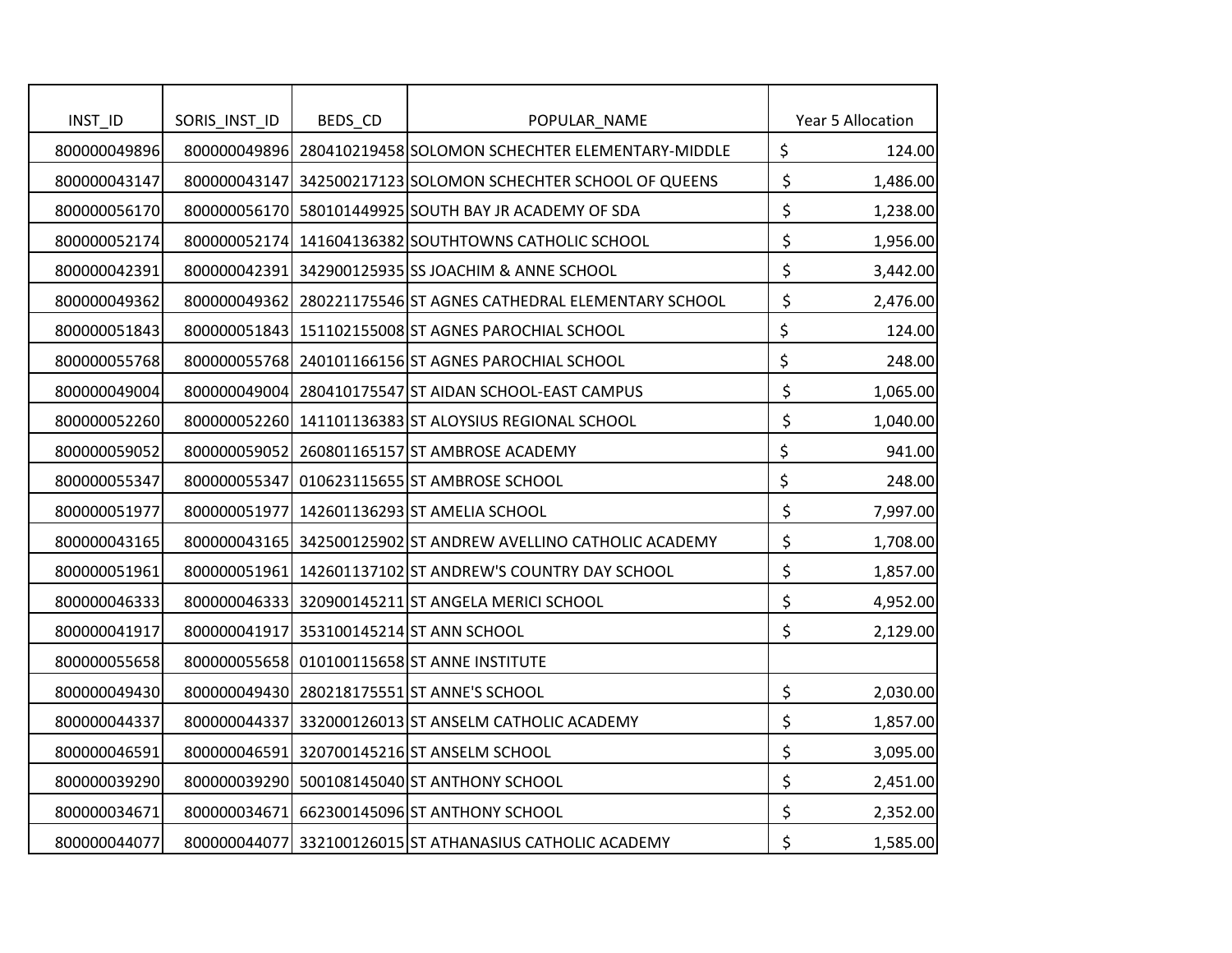| INTID        | SORIS_INST_ID | BEDS_CD | POPULAR_NAME                                                   | Year 5 Allocation |
|--------------|---------------|---------|----------------------------------------------------------------|-------------------|
| 800000046472 |               |         | 800000046472 320800145225 ST ATHANASIUS SCHOOL                 | \$<br>3,764.00    |
| 800000035054 |               |         | 800000035054 661401145100 ST AUGUSTINE SCHOOL                  | \$<br>4,457.00    |
| 800000045880 |               |         | 800000045880 321100145229 ST BARNABAS ELEMENTARY SCHOOL        | \$<br>4,754.00    |
| 800000043309 |               |         | 800000043309 342400125906 ST BARTHOLOMEW CATHOLIC ACADEMY      | \$<br>1,783.00    |
| 800000053062 |               |         | 800000053062 140201136411 ST BENEDICT SCHOOL                   | \$<br>1,907.00    |
| 800000046473 |               |         | 800000046473 320800145231 ST BENEDICT SCHOOL                   |                   |
|              |               |         |                                                                | \$<br>2,550.00    |
| 800000044338 |               |         | 800000044338 332000126020 ST BERNADETTE CATHOLIC ACADEMY       | \$<br>470.00      |
| 800000043871 |               |         | 800000043871 332200126021 ST BERNARD CATHOLIC ACADEMY          | \$<br>2,228.00    |
| 800000051759 |               |         | 800000051759 161401155868 ST BERNARD'S SCHOOL                  | \$<br>718.00      |
| 800000046137 |               |         | 800000046137 321000145237 ST BRENDAN SCHOOL                    | \$<br>6,066.00    |
| 800000043629 |               |         | 800000043629 333200126023 ST BRIGID CATHOLIC ACADEMY           | \$<br>2,451.00    |
| 800000049170 |               |         | 800000049170 280401175561 ST BRIGID/OUR LADY OF HOPE RGNL SCHO | \$<br>1,461.00    |
| 800000044589 |               |         | 800000044589 331800126133 ST CATHERINE GENOA-ST THERESE LISIEU | \$<br>1,510.00    |
| 800000055472 |               |         | 800000055472 010100997791 ST CATHERINE'S CENTER FOR CHILDREN   | \$<br>693.00      |
| 800000047088 |               |         | 800000047088 310500145250 ST CHARLES BORROMEO SCHOOL           | \$<br>3,962.00    |
| 800000041920 |               |         | 800000041920 353100145249 ST CHARLES SCHOOL                    | \$<br>4,308.00    |
| 800000052985 |               |         | 800000052985 140207136286 ST CHRISTOPHER SCHOOL                | \$<br>2,575.00    |
| 800000049546 |               |         | 800000049546 280210175564 ST CHRISTOPHER SCHOOL                | \$<br>1,263.00    |
| 800000041921 |               |         | 800000041921 353100145252 ST CHRISTOPHER SCHOOL                | \$<br>2,204.00    |
| 800000042421 |               |         | 800000042421 342900125916 ST CLARE CATHOLIC ACADEMY            | \$<br>2,451.00    |
| 800000045883 |               |         | 800000045883 321100145253 ST CLARE SCHOOL                      | \$<br>5,472.00    |
| 800000041922 |               |         | 800000041922 353100145254 ST CLARE SCHOOL                      | \$<br>7,799.00    |
| 800000038561 |               |         | 800000038561 521800119176 ST CLEMENT'S RGNL CATHOLIC SCHOOL    | \$<br>743.00      |
| 800000055358 |               |         | 800000055358 010623995677 ST COLMAN'S SCHOOL                   |                   |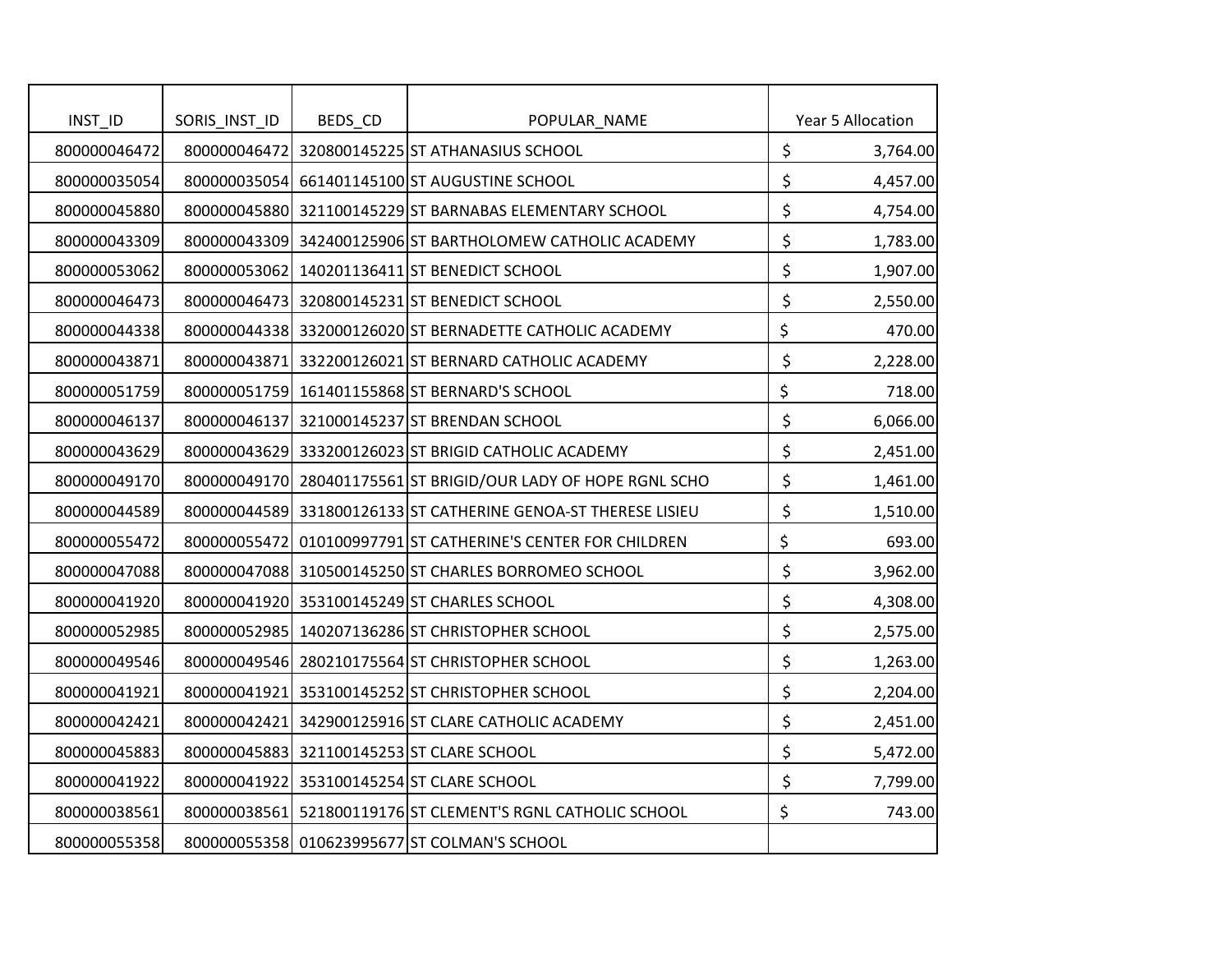| INST_ID      | SORIS_INST_ID | BEDS_CD | POPULAR_NAME                                                   | Year 5 Allocation |
|--------------|---------------|---------|----------------------------------------------------------------|-------------------|
| 800000034584 |               |         | 800000034584 662401145110 ST COLUMBANUS SCHOOL                 | \$<br>1,560.00    |
| 800000037736 |               |         | 800000037736 580107175569 ST CYRIL & METHODIUS SCHOOL          | \$<br>1,832.00    |
| 800000042212 |               |         | 800000042212 343000717004 ST DEMETRIOS GREEK AMERICAN SCHOOL   | \$<br>1,560.00    |
| 800000053151 |               |         | 800000053151 132101145054 ST DENIS/ST COLUMBA SCHOOL           | \$<br>2,699.00    |
| 800000048840 |               |         | 800000048840 280506177485 ST DOMINIC ELEMENTARY SCHOOL         | \$<br>891.00      |
| 800000043877 |               |         | 800000043877 332200126034 ST EDMUND ELEMENTARY SCHOOL          | \$<br>1,832.00    |
| 800000048913 |               |         | 800000048913 280502175571 ST EDWARD CONFESSOR SCHOOL           | \$<br>792.00      |
| 800000049644 |               |         | 800000049644 280207179359 ST ELIZABETH ANN SETON RGNL SCHOOL   | \$<br>1,387.00    |
| 800000042882 |               |         | 800000042882 342700125920 ST ELIZABETH CATHOLIC ACADEMY        | \$<br>2,625.00    |
| 800000046966 |               |         | 800000046966 310600145266 ST ELIZABETH SCHOOL                  | \$<br>3,318.00    |
| 800000044339 |               |         | 800000044339 332000126035 ST EPHREM CATHOLIC ACADEMY           | \$<br>1,065.00    |
| 800000034676 |               |         | 800000034676 662300145113 ST EUGENE SCHOOL                     | \$<br>1,807.00    |
| 800000046474 |               |         | 800000046474 320800145271 ST FRANCES DE CHANTAL SCHOOL         | \$<br>4,630.00    |
| 800000042861 |               |         | 800000042861 342700125924 ST FRANCIS DE SALES CATHOLIC ACADEMY | \$<br>3,268.00    |
| 800000051365 |               |         | 800000051365 210601115680 ST FRANCIS DE SALES EARLY CHILDHOOD  |                   |
| 800000040566 |               |         | 800000040566 430700166227 ST FRANCIS DESALES-ST STEPHEN'S      | \$<br>2,105.00    |
| 800000044794 |               |         | 800000044794 331700126043 ST FRANCIS OF ASSISI CATHOLIC ACA    | \$<br>2,129.00    |
| 800000042282 |               |         | 800000042282 343000125923 ST FRANCIS OF ASSISI CATHOLIC ACADEM | \$<br>1,634.00    |
| 800000045852 |               |         | 800000045852 321100147410 ST FRANCIS OF ASSISI SCHOOL          | \$<br>4,680.00    |
| 800000045887 |               |         | 800000045887 321100145274 ST FRANCIS XAVIER SCHOOL             | \$<br>2,179.00    |
| 800000046139 |               |         | 800000046139 321000145276 ST GABRIEL SCHOOL                    | \$<br>2,748.00    |
| 800000039258 |               |         | 800000039258 500201145043 ST GREGORY BARBARIGO SCHOOL          | \$<br>1,535.00    |
| 800000043010 |               |         | 800000043010 342600125927 ST GREGORY THE GREAT CATHOLIC ACADEM | \$<br>1,783.00    |
| 800000053033 |               |         | 800000053033 140203136273 ST GREGORY THE GREAT SCHOOL          | \$<br>5,224.00    |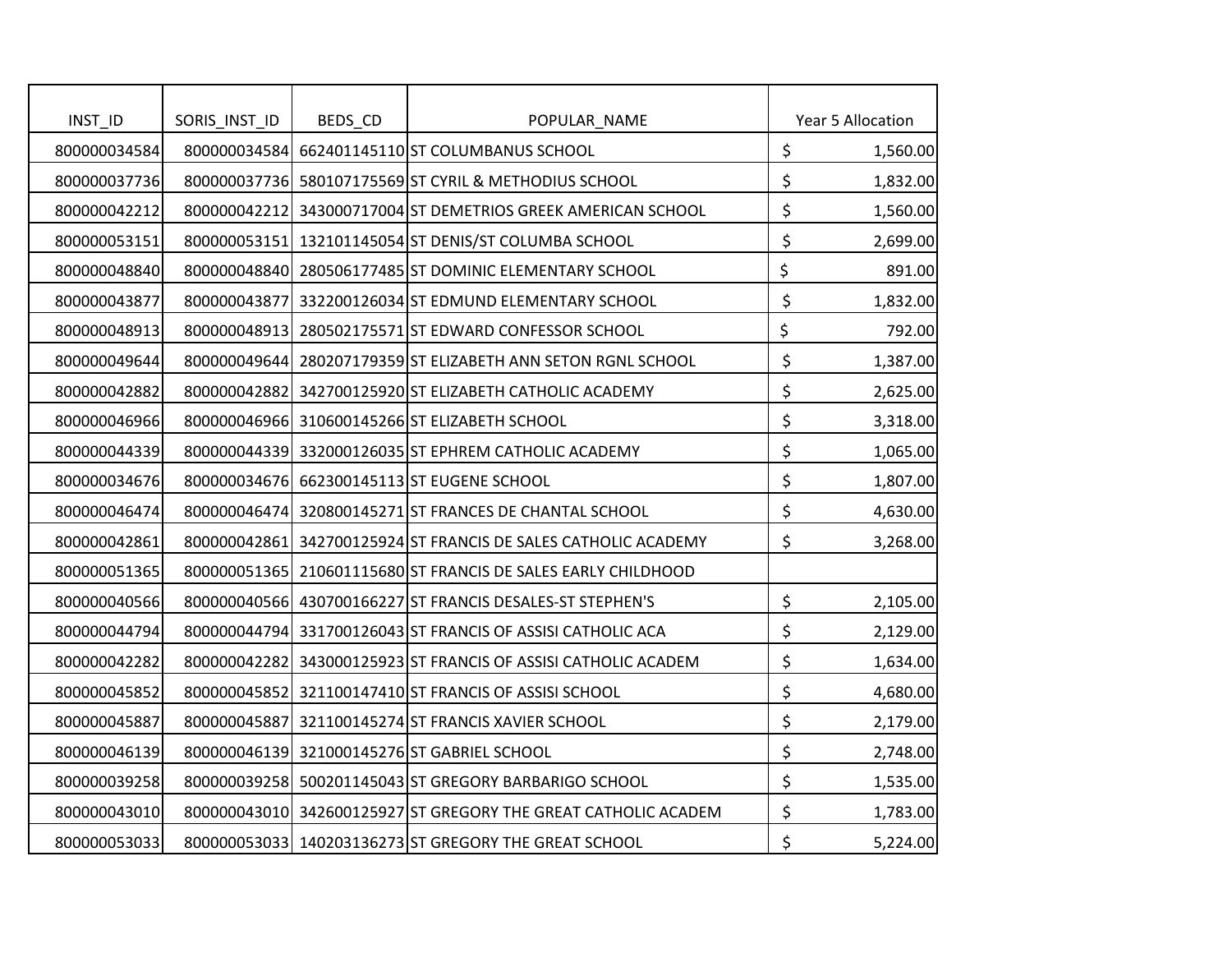| INST_ID      | SORIS_INST_ID | BEDS_CD | POPULAR_NAME                                                 |                      | Year 5 Allocation |
|--------------|---------------|---------|--------------------------------------------------------------|----------------------|-------------------|
| 800000042860 |               |         | 800000042860 342700127164 ST HELEN CATHOLIC ACADEMY          | \$                   | 817.00            |
| 800000045888 |               |         | 800000045888 321100145284 ST HELENA SCHOOL                   | $\boldsymbol{\zeta}$ | 3,045.00          |
| 800000048257 | 800000048257  |         | 310200145299 ST IGNATIUS LOYOLA SCHOOL                       | \$                   | 2,426.00          |
| 800000046458 |               |         | 800000046458 320800149495 ST IGNATIUS SCHOOL                 | \$                   | 1,783.00          |
| 800000054882 |               |         | 800000054882 031502185486 ST JAMES SCHOOL                    | \$                   | 1,089.00          |
| 800000038837 | 800000038837  |         | 511101155007 ST JAMES SCHOOL                                 | \$                   |                   |
|              |               |         |                                                              |                      | 792.00            |
| 800000039726 |               |         | 800000039726 480102145019 ST JAMES THE APOSTLE SCHOOL        | \$                   | 2,006.00          |
| 800000042285 |               |         | 800000042285 343000125936 ST JOAN OF ARC SCHOOL              | \$                   | 842.00            |
| 800000045742 |               |         | 800000045742 321200145315 ST JOHN CHRYSOSTOM SCHOOL          | \$                   | 2,303.00          |
| 800000041657 | 800000041657  |         | 400701325766 ST JOHN LUTHERAN SCHOOL                         | \$                   | 1,139.00          |
| 800000055068 |               |         | 800000055068 030200185488 ST JOHN SCHOOL                     | \$                   | 966.00            |
| 800000053081 |               |         | 800000053081 140101136379 ST JOHN THE BAPTIST SCHOOL         | \$                   | 1,708.00          |
| 800000051982 |               |         | 800000051982 142601136418 ST JOHN THE BAPTIST SCHOOL         | \$                   | 842.00            |
| 800000034654 |               |         | 800000034654 662300145131 ST JOHN THE BAPTIST SCHOOL         | $\boldsymbol{\zeta}$ | 4,853.00          |
| 800000052039 |               |         | 800000052039 142301136271 ST JOHN VIANNEY SCHOOL             | \$                   | 1,882.00          |
| 800000034137 | 800000034137  |         | 353100315791 ST JOHN'S LUTHERAN SCHOOL                       | \$                   | 1,783.00          |
| 800000040416 |               |         | 800000040416 440601145074 ST JOHN'S SCHOOL                   | \$                   | 2,179.00          |
| 800000042266 |               |         | 800000042266 343000125938 ST JOSEPH CATHOLIC ACADEMY         | \$                   | 2,303.00          |
| 800000041899 |               |         | 800000041899 353100145332 ST JOSEPH HILL ACADEMY ELEM SCHOOL | \$                   | 4,135.00          |
| 800000034009 |               |         | 800000034009 180300137106 ST JOSEPH REGIONAL SCHOOL          | \$                   | 2,699.00          |
| 800000034520 |               |         | 800000034520 261201166189 ST JOSEPH SCHOOL                   | \$                   | 743.00            |
| 800000049431 |               |         | 800000049431 280218175589 ST JOSEPH SCHOOL                   | \$                   | 1,263.00          |
| 800000035630 |               |         | 800000035630 660303145135 ST JOSEPH SCHOOL                   | \$                   | 2,550.00          |
| 800000045087 |               |         | 800000045087 331500126058 ST JOSEPH THE WORKER CATHOLIC ACAD | \$                   | 1,807.00          |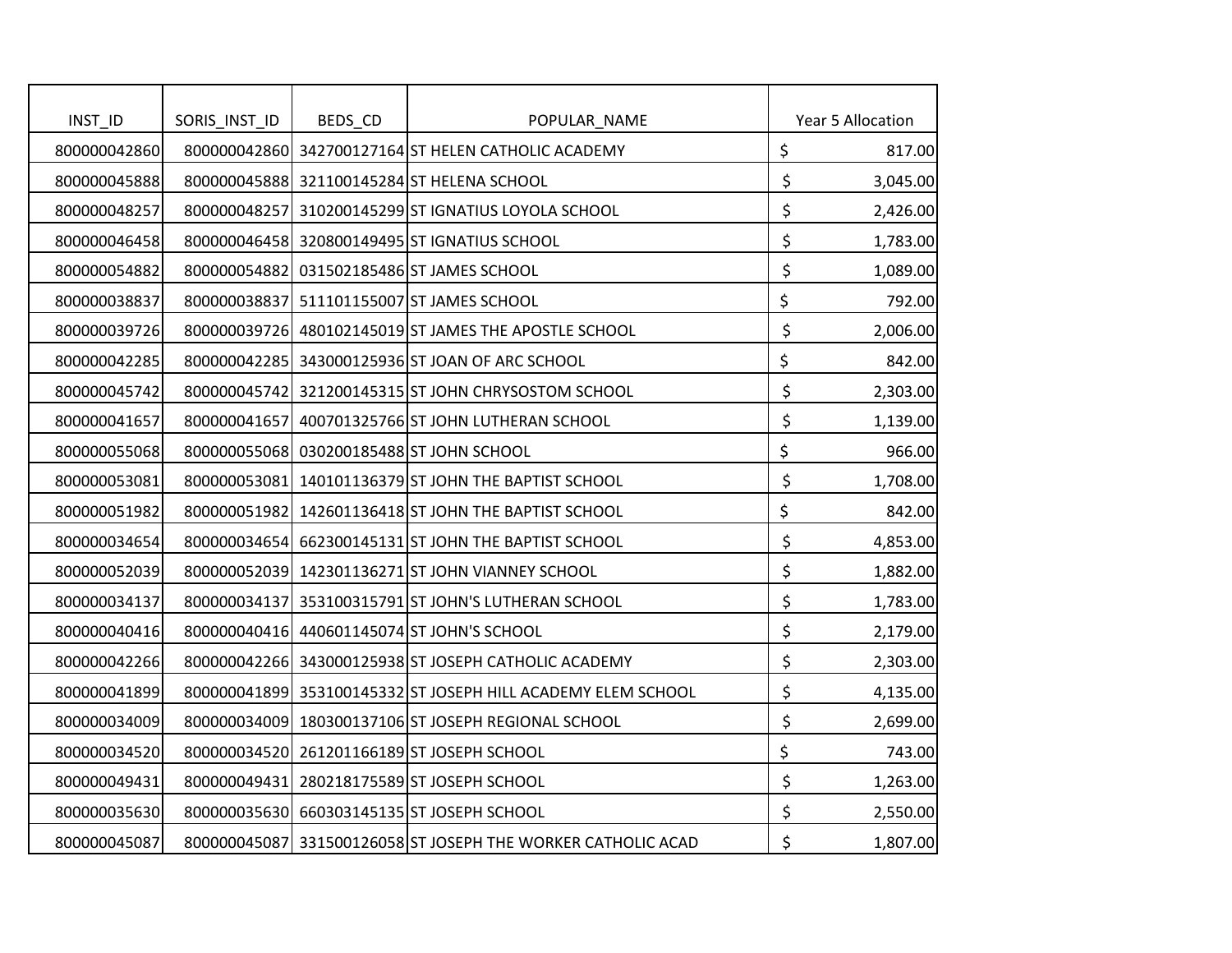| INTID        | SORIS_INST_ID | BEDS_CD | POPULAR_NAME                                            | Year 5 Allocation |
|--------------|---------------|---------|---------------------------------------------------------|-------------------|
| 800000052650 |               |         | 800000052650 140600136295 ST JOSEPH UNIVERSITY SCHOOL   | \$<br>3,095.00    |
| 800000048259 |               |         | 800000048259 310200145326 ST JOSEPH'S SCHOOL-YORKVILLE  | \$<br>1,510.00    |
| 800000039564 |               |         | 800000039564 490804115704 ST JUDE THE APOSTLE SCHOOL    | \$<br>669.00      |
| 800000038426 |               |         | 800000038426 530301115682 ST KATERI PARISH SCHOOL       | \$<br>1,585.00    |
| 800000034089 |               |         | 800000034089 260803166171 ST KATERI SCHOOL              | \$<br>966.00      |
| 800000043153 |               |         | 800000043153 342500125940 ST KEVIN CATHOLIC ACADEMY     | \$<br>520.00      |
| 800000034074 |               |         | 800000034074 260501166192 ST LAWRENCE SCHOOL            | \$<br>1,188.00    |
| 800000043334 |               |         | 800000043334 342400125941 ST LEO CATHOLIC ACADEMY       | \$<br>3,367.00    |
| 800000050041 |               |         | 800000050041 261401167057 ST LOUIS SCHOOL               | \$<br>693.00      |
| 800000045871 |               |         | 800000045871 321100145339 ST LUCY SCHOOL                | \$<br>6,165.00    |
| 800000043154 |               |         | 800000043154 342500125942 ST LUKE SCHOOL                | \$<br>2,773.00    |
| 800000055300 |               |         | 800000055300 010802115707 ST MADELEINE SOPHIE SCHOOL    | \$<br>1,040.00    |
| 800000046322 |               |         | 800000046322 320900145345 ST MARGARET MARY SCHOOL       | \$<br>3,244.00    |
| 800000046122 |               |         | 800000046122 321000145344 ST MARGARET OF CORTONA SCHOOL | \$<br>3,244.00    |
| 800000041085 |               |         | 800000041085 420303185499 ST MARGARET SCHOOL            | \$<br>842.00      |
| 800000039186 |               |         | 800000039186 500308145046 ST MARGARET SCHOOL            | \$<br>1,486.00    |
| 800000043852 |               |         | 800000043852 332200126077 ST MARK CATHOLIC ACADEMY      | \$<br>2,204.00    |
| 800000052631 | 800000052631  |         | 140600136376 ST MARK SCHOOL                             | \$<br>2,823.00    |
| 800000047093 |               |         | 800000047093 310500145347 ST MARK THE EVANGELIST SCHOOL | \$<br>4,407.00    |
| 800000044750 |               |         | 800000044750 331700528070 ST MARK'S DAY SCHOOL          | \$<br>1,708.00    |
| 800000034661 |               |         | 800000034661 662300315793 ST MARK'S LUTHERAN SCHOOL     | \$<br>421.00      |
| 800000053240 |               |         | 800000053240 131601145060 ST MARTIN DE PORRES SCHOOL    | \$<br>4,209.00    |
| 800000037773 |               |         | 800000037773 580106175606 ST MARTIN OF TOURS SCHOOL     | \$<br>1,461.00    |
| 800000054048 |               |         | 800000054048 070901166200 ST MARY OUR MOTHER SCHOOL     | \$<br>1,015.00    |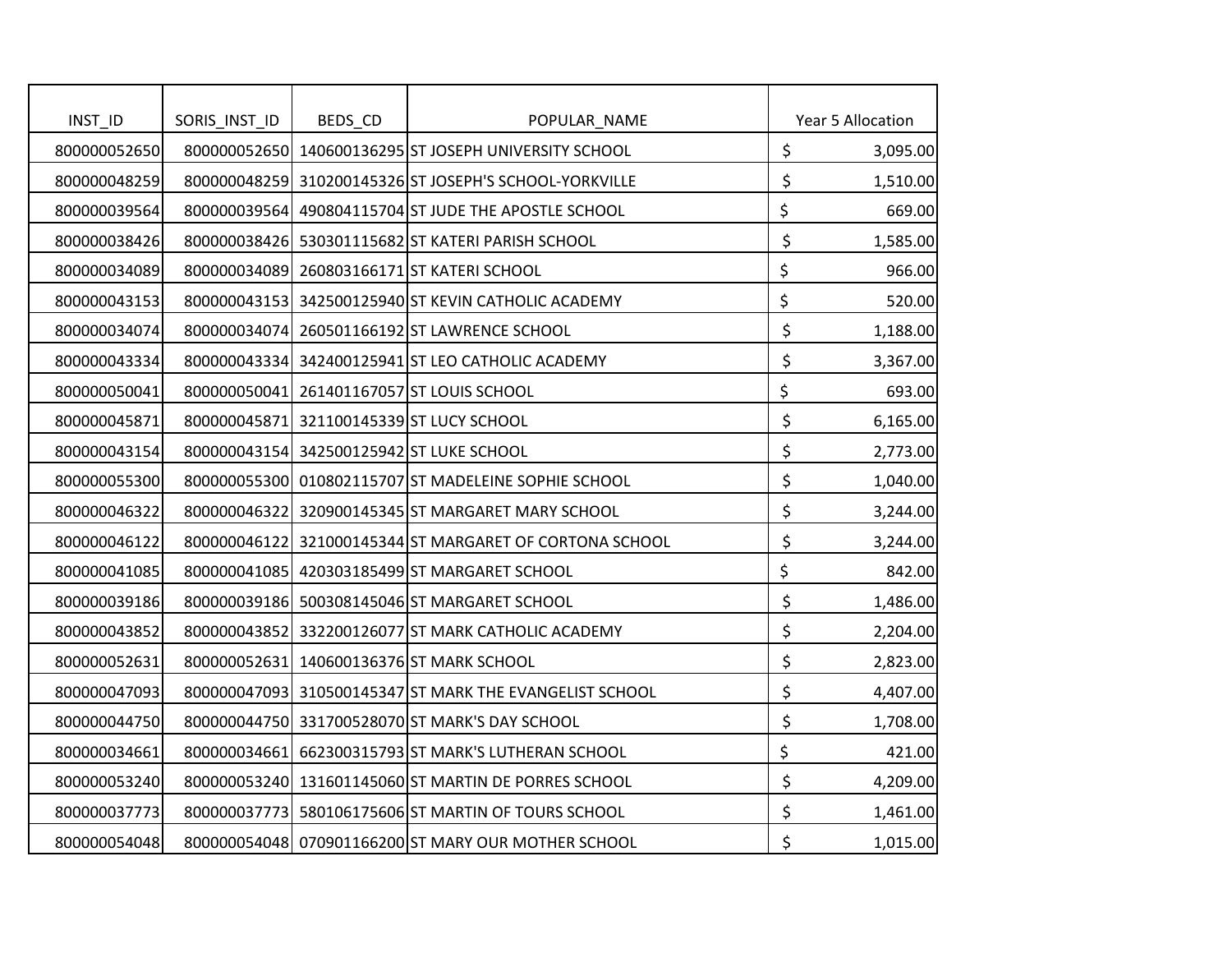| INST_ID      | SORIS_INST_ID | BEDS_CD | POPULAR_NAME                                                   | Year 5 Allocation |
|--------------|---------------|---------|----------------------------------------------------------------|-------------------|
| 800000053164 |               |         | 800000053164 132101145062 ST MARY SCHOOL                       | \$<br>2,600.00    |
| 800000037184 |               |         | 800000037184 580503175607 ST MARY SCHOOL                       | \$<br>2,228.00    |
| 800000040979 |               |         | 800000040979 420901185501 ST MARY'S ACADEMY                    | \$<br>1,040.00    |
| 800000052087 |               |         | 800000052087 141901136283 ST MARY'S ELEMENTARY SCHOOL          | \$<br>891.00      |
| 800000049066 |               |         | 800000049066 280406175609 ST MARY'S ELEMENTARY SCHOOL          | \$<br>1,238.00    |
| 800000049971 |               |         | 800000049971 270100115723 ST MARY'S INST ELEMENTARY SCHOOL     | \$<br>891.00      |
| 800000053637 | 800000053637  |         | 110200185503 ST MARY'S SCHOOL                                  | \$<br>322.00      |
| 800000053032 |               |         | 800000053032 140203136252 ST MARY'S SCHOOL                     | \$<br>1,956.00    |
| 800000051827 | 800000051827  |         | 151501155883 ST MARY'S SCHOOL                                  | \$<br>1,015.00    |
| 800000040593 |               |         | 800000040593 430300166197 ST MARY'S SCHOOL                     | \$<br>1,634.00    |
| 800000038587 |               |         | 800000038587 521301115711 ST MARY'S SCHOOL                     | \$<br>792.00      |
| 800000038489 |               |         | 800000038489 522101115719 ST MARY'S SCHOOL                     | \$<br>891.00      |
| 800000036036 |               |         | 800000036036 630300119303 ST MARY'S-SAINT ALPHONSUS RGNL CATHO | \$<br>1,238.00    |
| 800000043323 |               |         | 800000043323 342400125952 ST MATTHIAS CATHOLIC ACADEMY         | \$<br>3,343.00    |
| 800000043156 |               |         | 800000043156 342500125954 ST MEL CATHOLIC ACADEMY              | \$<br>1,040.00    |
| 800000043142 |               |         | 800000043142 342500125955 ST MICHAEL CATHOLIC ACADEMY          | \$<br>1,436.00    |
| 800000034469 |               |         | 800000034469 680601166202 ST MICHAEL'S SCHOOL                  | \$<br>124.00      |
| 800000042685 |               |         | 800000042685 342800125960 ST NICHOLAS OF TOLENTINE CATHOLIC    | \$<br>2,798.00    |
| 800000044345 |               |         | 800000044345 332000126112 ST PATRICK CATHOLIC ACADEMY          | \$<br>693.00      |
| 800000050868 |               |         | 800000050868 251400185522 ST PATRICK SCHOOL                    | \$<br>817.00      |
| 800000041884 |               |         | 800000041884 353100145397 ST PATRICK SCHOOL                    | \$<br>4,482.00    |
| 800000037361 |               |         | 800000037361 580403175631 ST PATRICK SCHOOL                    | \$<br>1,089.00    |
| 800000037213 |               |         | 800000037213 580501175629 ST PATRICK SCHOOL                    | \$<br>2,402.00    |
| 800000034568 |               |         | 800000034568 662402145169 ST PATRICK SCHOOL                    | \$<br>1,089.00    |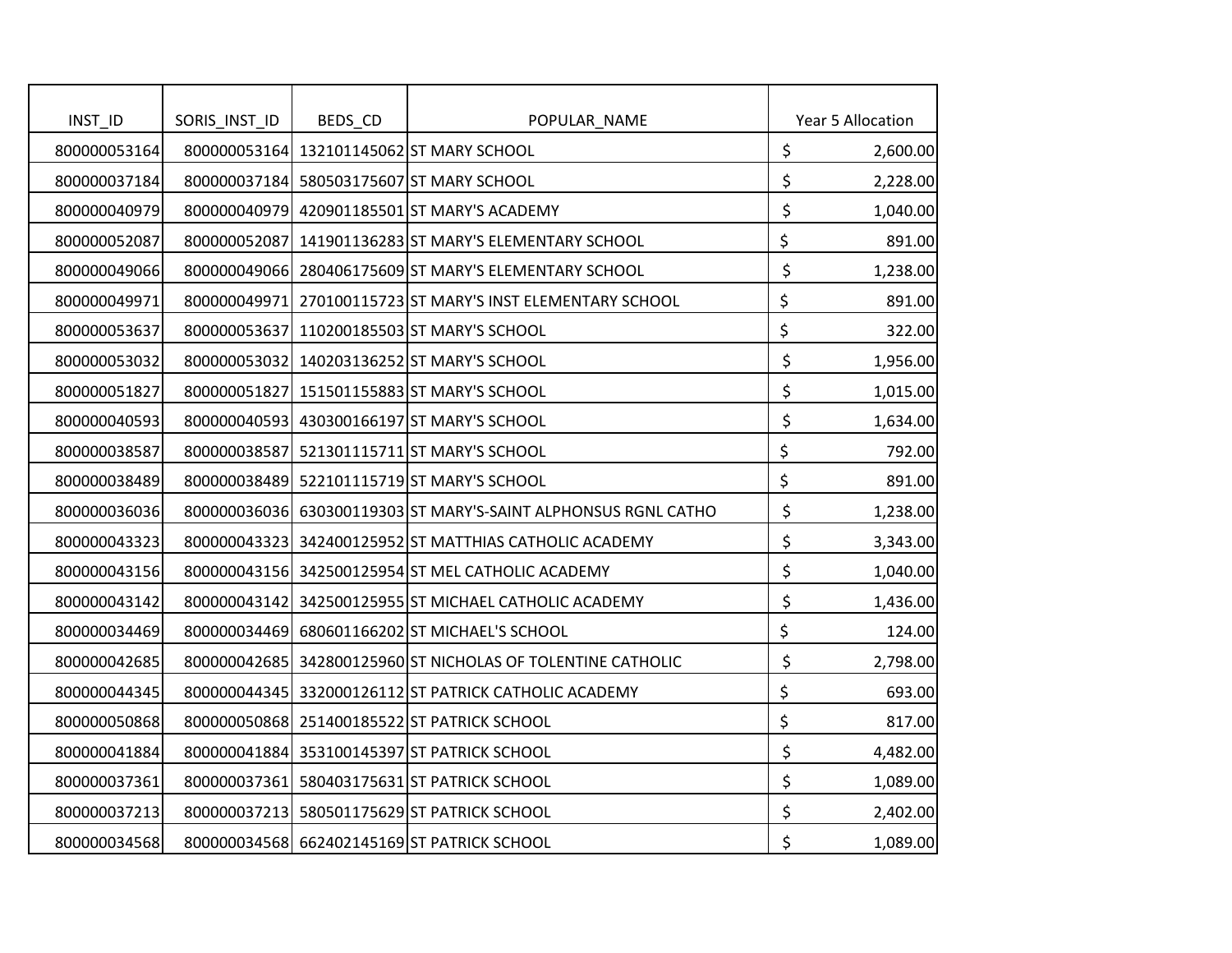| INST_ID      | SORIS_INST_ID | BEDS_CD | POPULAR_NAME                                               | Year 5 Allocation |
|--------------|---------------|---------|------------------------------------------------------------|-------------------|
| 800000036885 |               |         | 800000036885 580801177172 ST PATRICK'S SCHOOL              | \$<br>2,773.00    |
| 800000034103 |               |         | 800000034103 261101325771 ST PAUL LUTHERAN SCHOOL          | \$<br>1,560.00    |
| 800000047180 |               |         | 800000047180 310400145400 ST PAUL SCHOOL                   | \$<br>1,387.00    |
| 800000039178 |               |         | 800000039178 500304145050 ST PAUL SCHOOL                   | \$<br>2,327.00    |
| 800000053034 |               |         | 800000053034 140203136333 ST PETER & PAUL SCHOOL           | \$<br>2,204.00    |
| 800000052191 |               |         | 800000052191 141601136318 ST PETER & PAUL SCHOOL           | \$<br>3,095.00    |
| 800000059679 |               |         | 800000059679 332100125507 ST PETER CATHOLIC ACADEMY        | \$<br>1,560.00    |
| 800000053423 |               |         | 800000053423 130801145067 ST PETER SCHOOL                  | \$<br>2,105.00    |
| 800000041723 |               |         | 800000041723 400301136456 ST PETER SCHOOL                  | \$<br>1,139.00    |
| 800000034651 |               |         | 800000034651 662300145172 ST PETER SCHOOL                  | \$<br>3,367.00    |
| 800000041637 |               |         | 800000041637 400701326654 ST PETER'S LUTHERAN SCHOOL       | \$<br>1,139.00    |
| 800000036884 |               |         | 800000036884 580801175633 ST PHILIP & JAMES SCHOOL         | \$<br>644.00      |
| 800000046117 |               |         | 800000046117 321000145406 ST PHILIP NERI SCHOOL            | \$<br>5,224.00    |
| 800000055349 |               |         | 800000055349 010623115753 ST PIUS X SCHOOL                 | \$<br>3,120.00    |
| 800000034022 |               |         | 800000034022 260401166221 ST PIUS X SCHOOL                 | \$<br>941.00      |
| 800000045868 |               |         | 800000045868 321100145414 ST RAYMOND ELEMENTARY SCHOOL     | \$<br>13,024.00   |
| 800000049407 |               |         | 800000049407 280219175640 ST RAYMOND SCHOOL                | \$<br>495.00      |
| 800000050712 | 800000050712  |         | 261901166223 ST RITA SCHOOL                                | \$<br>644.00      |
| 800000042855 |               |         | 800000042855 342700125990 ST ROSE OF LIMA CATHOLIC ACADEMY | \$<br>2,823.00    |
| 800000048686 |               |         | 800000048686 280523175641 ST ROSE OF LIMA SCHOOL           | \$<br>1,387.00    |
| 800000041086 |               |         | 800000041086 420303185532 ST ROSE OF LIMA SCHOOL           | \$<br>867.00      |
| 800000045097 |               |         | 800000045097 331500126126 ST SAVIOUR CATHOLIC ACADEMY      | \$<br>2,352.00    |
| 800000042243 |               |         | 800000042243 343000125994 ST SEBASTIAN CATHOLIC ACADEMY    | \$<br>2,352.00    |
| 800000046134 |               |         | 800000046134 321000145434 ST SIMON STOCK ELEMENTARY SCHOOL | \$<br>3,491.00    |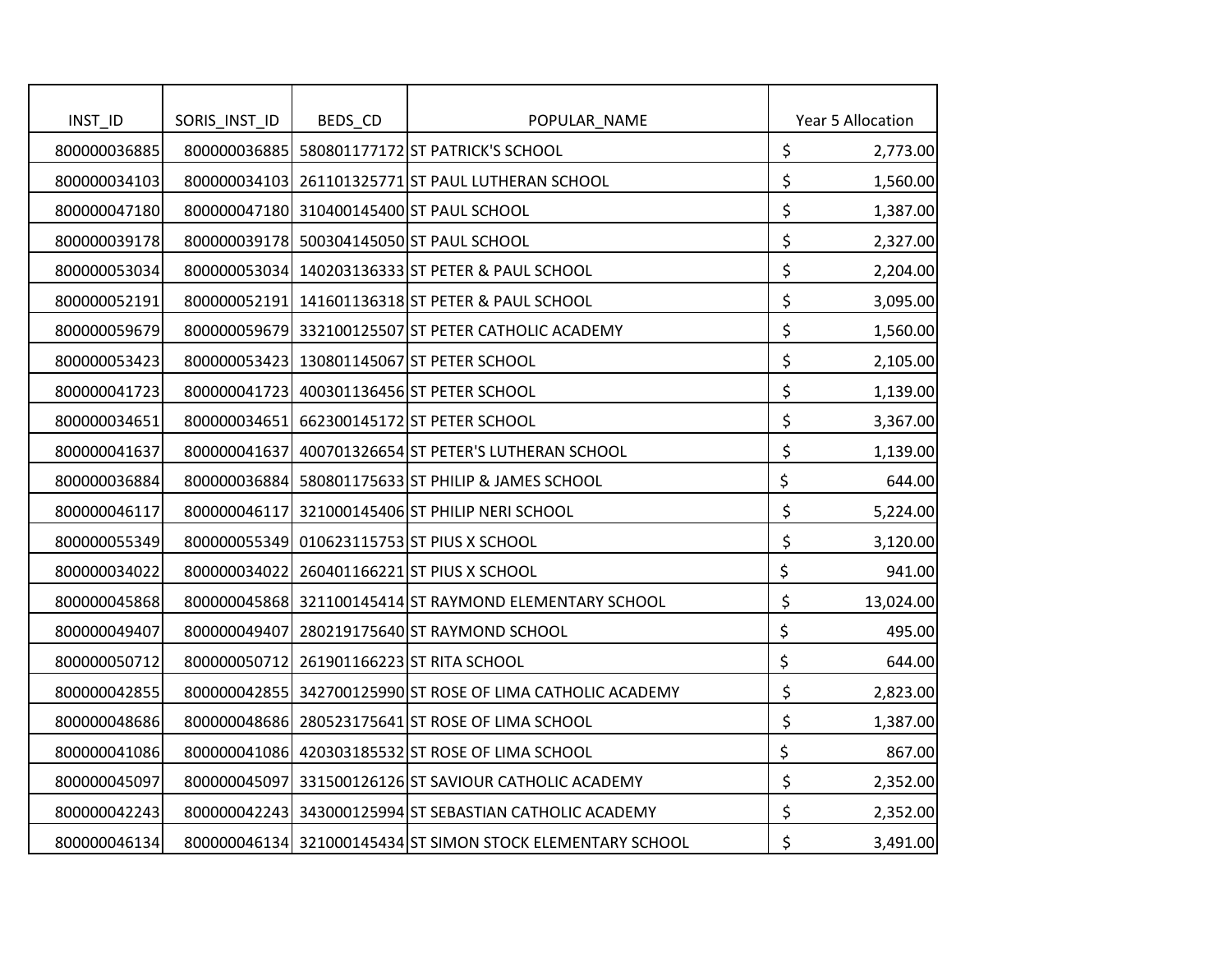| INST_ID      | SORIS_INST_ID | BEDS_CD | POPULAR_NAME                                                   |         | Year 5 Allocation |
|--------------|---------------|---------|----------------------------------------------------------------|---------|-------------------|
| 800000045272 |               |         | 800000045272 331400126128 ST STANISLAUS KOSTKA CATHOLIC ACAD   | \$      | 966.00            |
| 800000043311 |               |         | 800000043311 342400125995 ST STANISLAUS KOSTKA CATHOLIC ACADE  | \$      | 1,312.00          |
| 800000040153 |               |         | 800000040153 442101145089 ST STEPHEN & ST EDWARD SCHOOL        | \$      | 1,733.00          |
| 800000048240 |               |         | 800000048240 310200145439 ST STEPHEN OF HUNGARY SCHOOL         | \$      | 2,105.00          |
| 800000052231 |               |         | 800000052231 141501137228 ST STEPHEN SCHOOL                    |         |                   |
| 800000041883 |               |         | 800000041883 353100145441 ST TERESA SCHOOL                     | \$      | 2,327.00          |
| 800000046453 |               |         | 800000046453 320800145442 ST THERESA SCHOOL                    | \$      | 3,962.00          |
| 800000042858 |               |         | 800000042858 342700126000 ST THOMAS THE APOSTLE CATHOLIC ACADE | \$      | 2,030.00          |
| 800000055440 |               |         | 800000055440 010306115761 ST THOMAS THE APOSTLE SCHOOL         | \$      | 990.00            |
| 800000049284 |               |         | 800000049284 280227175649 ST THOMAS THE APOSTLE SCHOOL         | \$      | 1,461.00          |
| 800000049666 |               |         | 800000049666 280206175651 ST WILLIAM THE ABBOT SCHOOL          | \$      | 1,832.00          |
| 800000085970 |               |         | 800000085970 353100226208 STATEN ISLAND HEBREW ACADEMY         | \$      | 297.00            |
| 800000034631 |               |         | 800000034631 662300229082 STEIN YESHIVA OF LINCOLN PARK        |         |                   |
| 800000041722 |               |         | 800000041722 400301136253 STELLA NIAGARA EDUC PARK             |         |                   |
| 800000035402 |               |         | 800000035402 660701145134 STS JOHN & PAUL SCHOOL               | \$      | 2,773.00          |
| 800000058275 |               |         | 800000058275 500402225047 TALMUD TORAH BOBOV MONSEY            | \$      | 8,418.00          |
| 800000090005 |               |         | 800000090005 332000226331 TALMUD TORAH D'CHASIDEI GUR          | \$      | 6,066.00          |
| 800000044244 |               |         | 800000090360 332000229159 TALMUD TORAH D'RABINU YOEL           |         |                   |
| 800000045232 |               |         | 800000045232 331400229492 TALMUD TORAH OF KASHO                |         |                   |
| 800000057375 |               |         | 800000057375 332200229972 TALMUD TORAH OHEL YOCHANAN           | $\zeta$ | 17,778.00         |
| 800000060060 |               |         | 800000060060 332000225465 TALMUD TORAH OHR MOSHE               | \$      | 8,072.00          |
| 800000042830 |               |         | 800000042830 342700228893 TALMUD TORAH SIACH YITZCHOK          | \$      | 1,758.00          |
| 800000045218 |               |         | 800000045218 331400229671 TALMUD TORAH TASHBAR                 | \$      | 6,091.00          |
| 800000085867 |               |         | 800000085867 332000226197 TALMUD TORAH TIFERES YECHIEL D'ALEKS | \$      | 1,387.00          |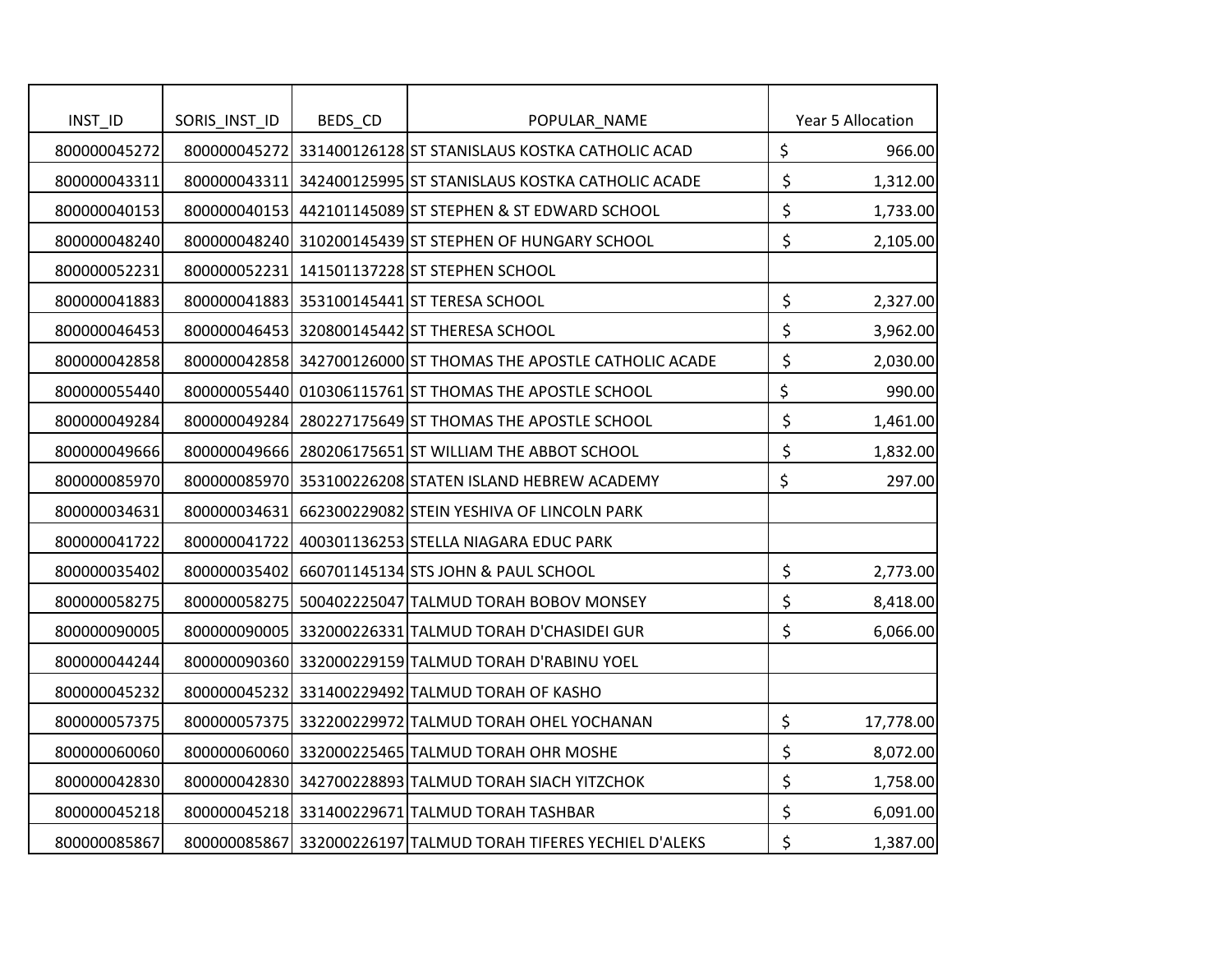| INST_ID      | SORIS_INST_ID | BEDS_CD                                 | POPULAR_NAME                                                   | Year 5 Allocation |
|--------------|---------------|-----------------------------------------|----------------------------------------------------------------|-------------------|
| 800000049874 |               |                                         | 800000049874 342800996069 TIEGERMAN HIGH SCHOOL                |                   |
| 800000041391 |               |                                         | 800000041391 411504997416 TILTON SCHOOL-HOUSE OF GOOD SHEPHERD | \$<br>768.00      |
| 800000044303 |               |                                         | 800000044303 332000226935 TOMER DVORA SCHOOL - SITE 2          | \$<br>12,850.00   |
| 800000066072 |               |                                         | 800000066072 343000995988 TOOBAA ACADEMY                       |                   |
| 800000042840 |               |                                         | 800000042840 342700227924 TORAH ACADEMY FOR GIRLS-ELEMENTARY   | \$<br>13,123.00   |
| 800000044283 |               |                                         | 800000090360 332000228254 TORAH VYIRAH OF BORO PARK            |                   |
| 800000048241 |               |                                         | 800000048241 310200145447 TRANSFIGURATION SCHOOL               | \$<br>1,065.00    |
| 800000035609 |               |                                         | 800000035609 660401145189 TRANSFIGURATION SCHOOL               | \$<br>1,510.00    |
| 800000044436 |               |                                         | 800000044436 331900858851 TREY WHITFIELD SCHOOL                | \$<br>1,783.00    |
| 800000039954 |               |                                         | 800000039954 461300185528 TRINITY CATHOLIC SCHOOL              | \$<br>569.00      |
| 800000038805 |               |                                         | 800000038805 512001155896 TRINITY CATHOLIC SCHOOL              | \$<br>1,907.00    |
| 800000051911 |               |                                         | 800000051911 142801325775 TRINITY LUTHERAN SCHOOL              | \$<br>124.00      |
| 800000037356 |               |                                         | 800000037356 580404179346 TRINITY RGNL SCHOOL-EAST NORTHPORT   | \$<br>743.00      |
| 800000042387 |               |                                         | 800000042387 342900809825 TRUE DELIVERANCE CHRISTIAN SCHOOL    | \$<br>792.00      |
| 800000044771 |               |                                         | 800000044771 331700229397 UNITED LUBAVITCHER YESHIVA           | \$<br>5,744.00    |
| 800000090360 |               |                                         | 800000044310 331500226334 UNITED TALMUDICAL ACADEMY-BORO PARK  | \$<br>14,906.00   |
| 800000033989 |               |                                         | 800000033989 140600999851 UNIVERSAL SCHOOL                     | \$<br>3,219.00    |
| 800000037311 |               |                                         | 800000037311 580405808574 UPPER ROOM CHRISTIAN SCHOOL          | \$<br>891.00      |
| 800000039545 |               |                                         | 800000039545 490804998235 VANDERHEYDEN HALL                    | \$<br>124.00      |
| 800000037442 |               |                                         | 800000037442 580235809581 VICTORY CHRISTIAN ACADEMY            | \$<br>322.00      |
| 800000046454 |               |                                         | 800000046454 320800145452 VILLA MARIA ACADEMY                  | \$<br>2,847.00    |
| 800000034081 |               | 800000034081 260501996191 VILLA OF HOPE |                                                                | \$<br>198.00      |
| 800000044334 |               |                                         | 800000044334 332000126140 VISITATION ACADEMY                   | \$<br>421.00      |
| 800000044223 |               |                                         | 800000044223 332000229673 VIZNITZER CHAIDER TIFERES YISROEL    | \$<br>5,521.00    |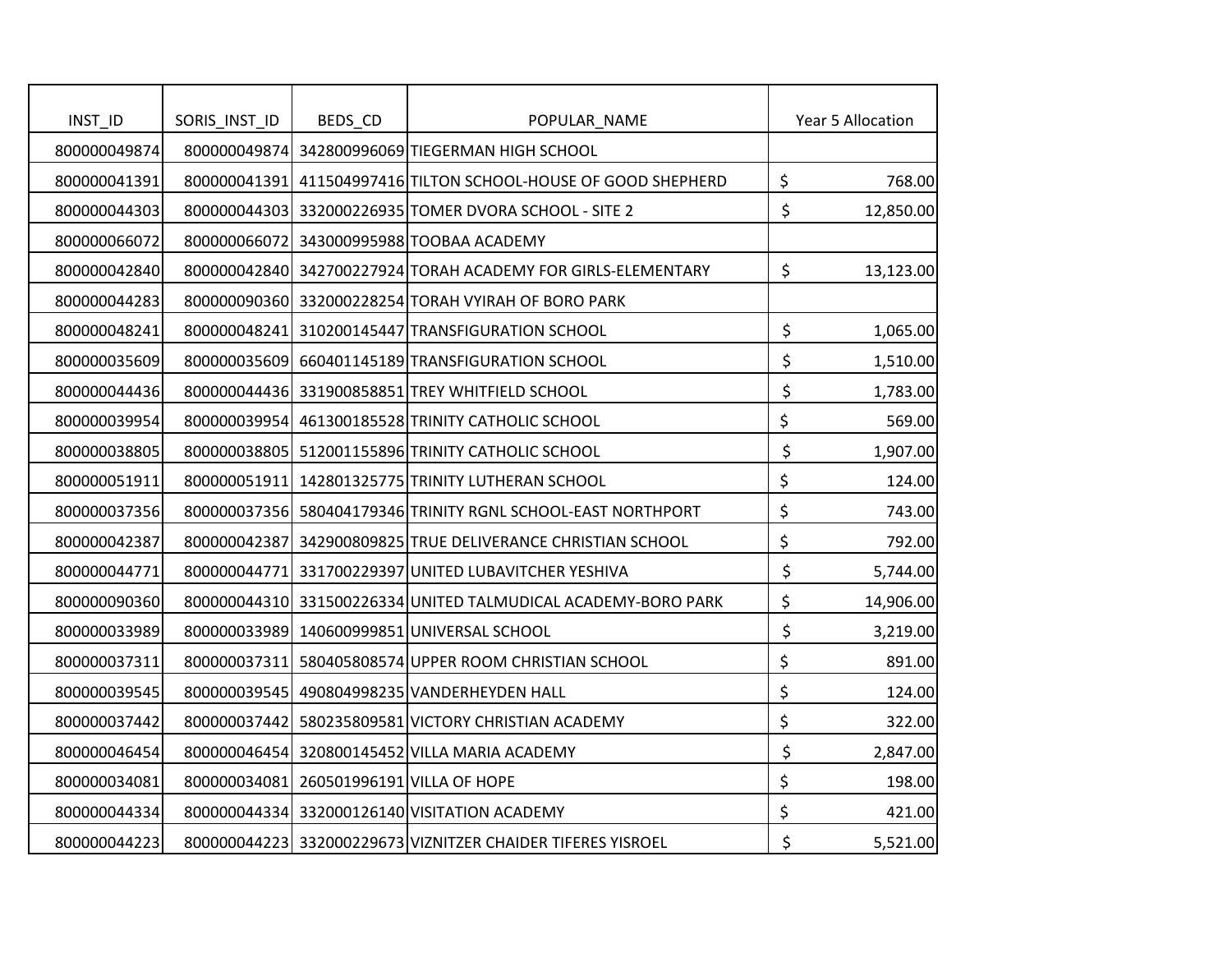| INST_ID      | SORIS_INST_ID | BEDS_CD | POPULAR_NAME                                                  | Year 5 Allocation |
|--------------|---------------|---------|---------------------------------------------------------------|-------------------|
| 800000070813 |               |         | 800000070813 342900626081 WELLSPRING SCHOOLS (THE)            | \$<br>1,956.00    |
| 800000035093 |               |         | 800000035093 661100437810 WESTCHESTER AREA SCHOOL             | \$<br>990.00      |
| 800000059863 |               |         | 800000059863 660900625519 WESTCHESTER MUSLIM CENTER           | \$<br>1,486.00    |
| 800000058174 |               |         | 800000058174 260101625038 WESTFALL ACADEMY                    | \$<br>891.00      |
| 800000049175 |               |         | 800000049175 280401447645 WHISPERING PINES SDA SCHOOL         | \$<br>1,312.00    |
| 800000043070 |               |         | 800000043070 342500997003 WHITESTONE ACADEMY                  | \$<br>149.00      |
| 800000042988 |               |         | 800000042988 342600718097 WILLIAM SPYROPOULOS SCHOOL          | \$<br>3,764.00    |
| 800000039527 |               |         | 800000039527 490301999028 WOODLAND HILL MONTESSORI SCHOOL     | \$<br>173.00      |
| 800000042386 |               |         | 800000042386 342900809750 WORD CHRISTIAN ACADEMY              |                   |
| 800000058173 |               |         | 800000058173 420901805035 WORD OF LIFE CHRISTIAN ACADEMY      | \$<br>1,387.00    |
| 800000068014 |               |         | 800000068014 342700806026 WORLD HARVEST DELIVERANCE CENTER    | \$<br>347.00      |
| 800000044336 |               |         | 800000044336 332000126142 XAVERIAN HIGH SCHOOL                | \$<br>4,085.00    |
| 800000043820 |               |         | 800000043820 332200229145 YESHIVA AHAVAS TORAH                | \$<br>3,615.00    |
| 800000039007 |               |         | 800000039007 500402229520 YESHIVA AVIR YAAKOV                 | \$<br>6,586.00    |
| 800000043736 |               |         | 800000043736 332200226066 YESHIVA BAIS CHAYA ESTHER           | \$<br>5,571.00    |
| 800000044294 |               |         | 800000044294 332000227219 YESHIVA BETH HILLEL OF KRASNA       | \$<br>7,057.00    |
| 800000045233 |               |         | 800000045233 331400229052 YESHIVA BETH HILLEL OF WILLIAMSBURG | \$<br>5,224.00    |
| 800000045046 |               |         | 800000045046 331500228921 YESHIVA BOYAN                       | \$<br>4,184.00    |
| 800000042839 |               |         | 800000042839 342700227891 YESHIVA DARCHEI TORAH               | \$<br>23,472.00   |
| 800000043843 |               |         | 800000043843 332200228580 YESHIVA DERECH HATORAH              |                   |
| 800000044019 |               |         | 800000044019 332100228850 YESHIVA IMREI CHAIM VIZNITZ         | \$<br>14,980.00   |
| 800000044277 |               |         | 800000044277 332000228769 YESHIVA IMREI YOSEF SPINKA          | \$<br>5,299.00    |
| 800000049515 |               |         | 800000049515 280215229558 YESHIVA KETANA OF LONG ISLAND       | \$<br>3,367.00    |
| 800000047362 |               |         | 800000047362 310300229121 YESHIVA KETANA OF MANHATTAN         | \$<br>545.00      |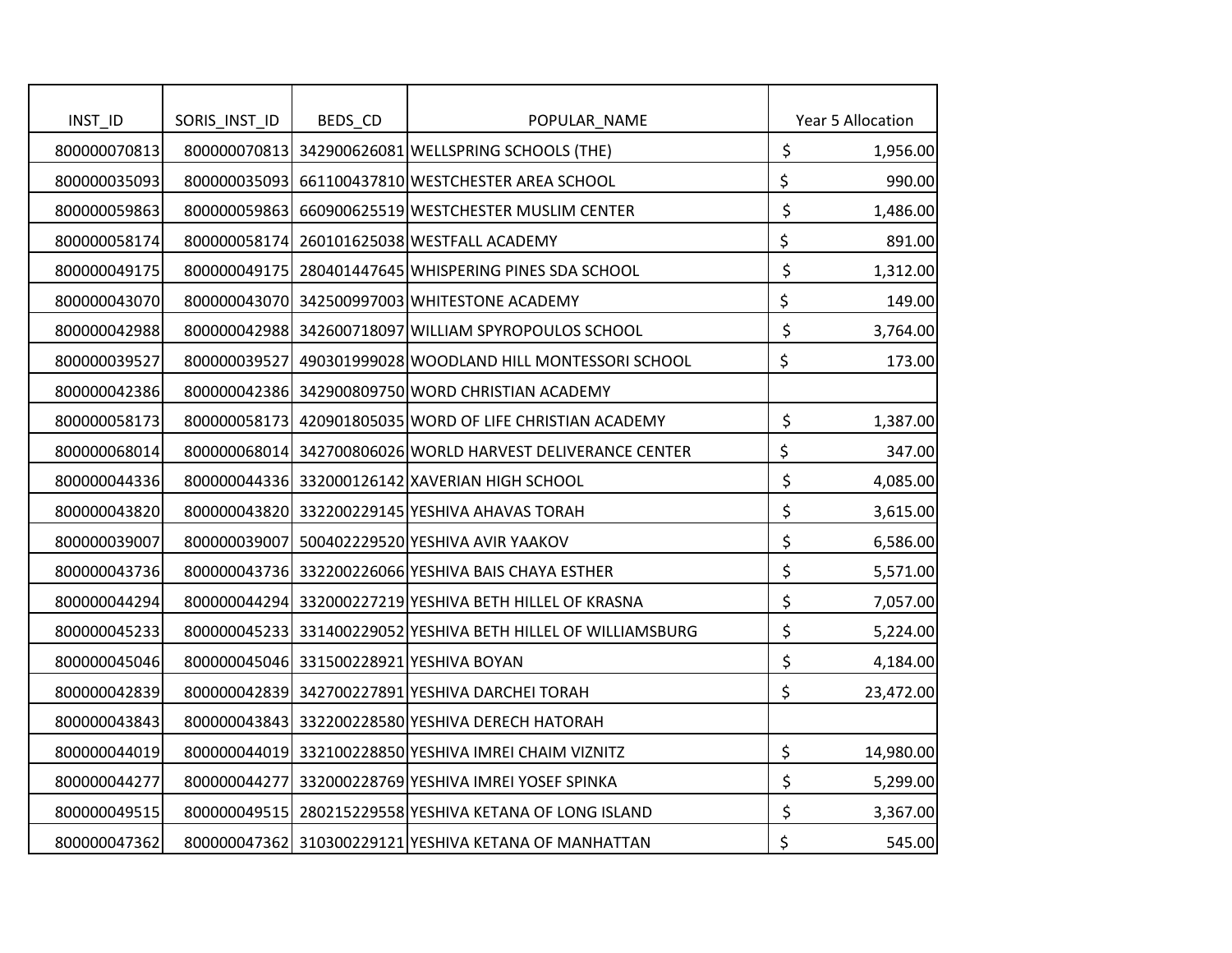| INST_ID      | SORIS_INST_ID | BEDS_CD | POPULAR_NAME                                                  | Year 5 Allocation |
|--------------|---------------|---------|---------------------------------------------------------------|-------------------|
| 800000044287 |               |         | 800000044287 332000228439 YESHIVA MACHZIKEI HADAS             | \$<br>26,865.00   |
| 800000087183 |               |         | 800000044287 332100226224 YESHIVA MACHZIKEI HADAS 2           | \$<br>2,080.00    |
| 800000045249 |               |         | 800000045249 331400226955 YESHIVA MESIVTA ARUGATH HABOSEM     | \$<br>11,538.00   |
| 800000042849 |               |         | 800000042849 332100226510 YESHIVA OF BELLE HARBOR             | \$<br>1,213.00    |
| 800000044057 |               |         | 800000044057 332100226947 YESHIVA OF BROOKLYN                 | \$<br>11,513.00   |
| 800000043148 |               |         | 800000043148 342500227011 YESHIVA OF CENTRAL QUEENS           | \$<br>16,317.00   |
| 800000043859 |               |         | 800000043859 332200226954 YESHIVA OF KINGS BAY                | \$<br>3,664.00    |
| 800000039031 |               |         | 800000039031 500402226477 YESHIVA OF SPRING VALLEY            |                   |
| 800000044291 |               |         | 800000044291 332000226957 YESHIVA OHEL MOSHE                  | \$<br>1,065.00    |
| 800000038994 |               |         | 800000038994 500401229597 YESHIVA OHR REUVEN-ELEMENTARY       | \$<br>4,927.00    |
| 800000044059 |               |         | 800000044059 332100226958 YESHIVA RABBI CHAIM BERLIN          | \$<br>3,590.00    |
| 800000041880 |               |         | 800000041880 353100227999 YESHIVA RABBI JACOB JOSEPH FOR BOYS | \$<br>4,259.00    |
| 800000046958 |               |         | 800000046958 310600226845 YESHIVA RABBI S R HIRSCH            | \$<br>5,249.00    |
| 800000044574 |               |         | 800000044574 342800227500 YESHIVA R'TZAHD                     | \$<br>1,188.00    |
| 800000042642 |               |         | 800000042642 342800229850 YESHIVA SHA'AREI ZION OHEL BRACHA   | \$<br>11,761.00   |
| 800000044240 |               |         | 800000044240 332000229340 YESHIVA SHALSHELET BAIS YAAKOV      | \$<br>2,922.00    |
| 800000044267 |               |         | 800000044267 332000228797 YESHIVA TIFERES BUNIM               | \$<br>3,813.00    |
| 800000042646 |               |         | 800000042646 342800227222 YESHIVA TIFERETH MOSHE              | \$<br>2,080.00    |
| 800000087303 |               |         | 800000087303 332000226225 YESHIVA TOLDOS YESUSCHER            | \$<br>3,590.00    |
| 800000044052 |               |         | 800000044052 332100226500 YESHIVA TORAH TEMIMAH               | \$<br>6,116.00    |
| 800000043846 |               |         | 800000043846 332200226964 YESHIVA TORAH VODAATH               | \$<br>10,251.00   |
| 800000049532 |               |         | 800000049532 280214226497 YESHIVA TORAS CHAIM OF SOUTH SHORE  | \$<br>8,716.00    |
| 800000043832 |               |         | 800000043832 332200226966 YESHIVA TORAS EMES KAMENITZ         | \$<br>4,457.00    |
| 800000045230 |               |         | 800000045230 331400229425 YESHIVA TZEMACH TZADIK VIZNITZ      | \$<br>3,417.00    |